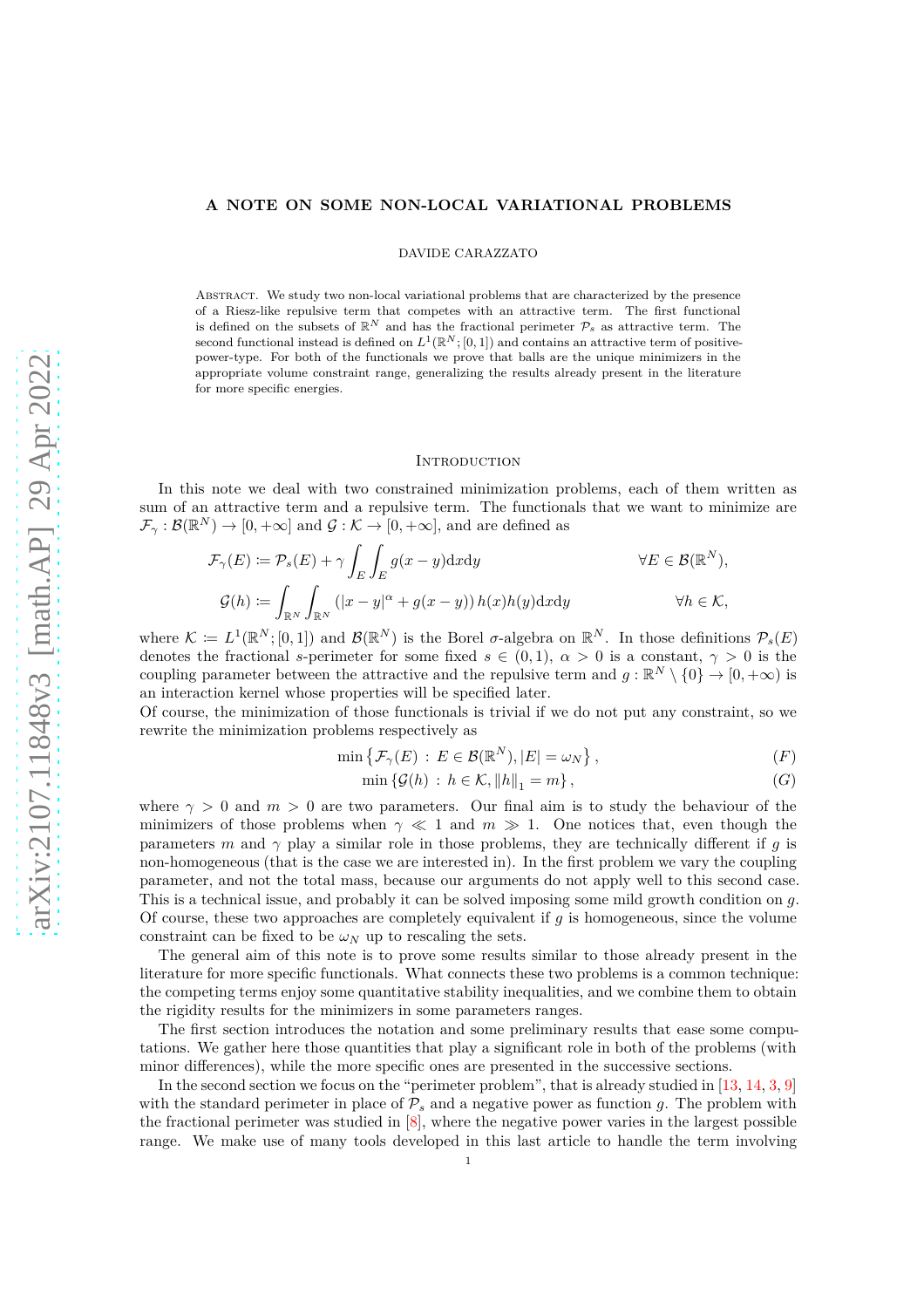$\mathcal{P}_s$ . The two more recent papers [\[17,](#page-18-3) [4\]](#page-17-2) instead treat the problem  $(F)$  $(F)$  $(F)$  without assuming *g* to be homogeneous. In this paper we apply some results contained in [\[4\]](#page-17-2), combined with a strong version of the quantitative isoperimetric inequality present in [\[8\]](#page-17-1), to prove the following theorem:

<span id="page-1-0"></span>**Theorem A.** Let  $s \in (0,1)$  and let  $g : \mathbb{R}^N \setminus \{0\} \to [0,+\infty)$  be a function satisfying (**H**). There *exists*  $\gamma_0(s, g) > 0$  *such that, if*  $\gamma < \gamma_0$ *, then any minimizer*  $E_\gamma$  *of*  $\mathcal{F}_\gamma$  *with volume*  $\omega_N$  *coincides with a ball of radius* 1*.*

We point out that other generalizations are being studied, and they concern both of the terms of  $\mathcal{F}_{\gamma}$ . For example in [\[1\]](#page-17-3) the authors establish some existence and regularity result for the minimizers of a functional containing a weighted perimeter (but a repulsive term of negativepower type). Moreover, if the weight is a monomial function, they also recover that the balls are the unique minimizers in the reasonable volume regime (that is, where the attractive term should heuristically be stronger than the repulsive one). Another example is Pegon's article [\[18\]](#page-18-4), where the author treats the problem with the standard perimeter and a radial and globally integrable repulsive kernel. The global integrability assumption allows Pegon to rewrite the minimization problem as the difference between the perimeter and a generalized non-local perimeter.

The third section is devoted to the problem  $(G)$  $(G)$  $(G)$ , where we show how the proofs present in [\[10\]](#page-18-5) can be modified to work with a quite generic function *g*. Here we need to impose an additional assumption on *g*, which is very close to the setting in which Frank and Lieb assert that their theorems could be generalized. Indeed, they also include a non-homogeneous attractive term in their generalization, but we preferred to deal only with the other one because it is more similar to the problem (*[F](#page-0-0)*). In the end we are able to prove the following theorem, that is analogous to [Theorem A,](#page-1-0) where we show that the attractive term completely overwhelms the repulsive one if the volume constraint is *big* enough:

<span id="page-1-1"></span>**Theorem B.** Let  $\alpha > 0$  and let  $g : \mathbb{R}^N \setminus \{0\} \to [0, +\infty)$  be a function satisfying (I). There exists *a threshold*  $m_0 = m_0(\alpha, g, N) > 0$  *such that the only minimizers for* G *with "volume" constraint*  $m > m_0$  *are the characteristic function of balls.* 

We point out that this kind of problems can be posed also in the measure setting (instead of  $L^1(\mathbb{R}^N;[0,1])$  and one can impose a generic mass constraint (i.e. not necessarily large), and in this more general situation many different phenomena can appear. They are studied for example in [\[2\]](#page-17-4) and [\[5\]](#page-17-5), where even local minimizers are considered (with respect to a certain Wasserstein distance). Many numerical experiments have been performed, which give an idea of the complex situation that arises from this relatively simple functional. We also highlight that in [\[5\]](#page-17-5) the restrictions on the interaction kernel allow the authors to answer some regularity questions by means of the obstacle problem theory, while we work essentially by hands, and this permits us to consider a quite generic function *g*.

**Acknowledgements.** The content of this paper is part of the Master Thesis of the author, who is very grateful to Aldo Pratelli for his supervision and his guidance during the development of this project.

# 1. Notation and preliminary results

We will denote respectively by  $B, B(x, r), B[m] \subset \mathbb{R}^N$  the unitary ball centered in the origin, the ball of radius *r* centered in *x* and the ball centered in 0 with  $|B[m]| = m$ . Also, if  $l > 0$  and  $x \in \mathbb{R}^d$ , we denote the *d*-dimensional cube centered in *x* with sides of length 2*l* as

$$
Q_d(x, l) \coloneqq \{ y \in \mathbb{R}^d : |x_i - y_i| \le l \ \forall i = 1, ..., d \}.
$$

Given any function  $f: \mathbb{R}^N \to \mathbb{R}$  and a parameter  $t > 0$ , we define the dilated function  $f[t](x) :=$  $f(x/t)$ , so that  $\int f[t](x)dx = t^N \int f(x)dx$ .

**Hypotheses on** *g***.** Here we gather the hypotheses that our setting requires. The first one contains the most general assumptions, which will be almost always supposed to hold, while the second one will be used only in [section 3.](#page-8-0) We suppose to have  $g : \mathbb{R}^N \setminus \{0\} \to [0, +\infty)$  such that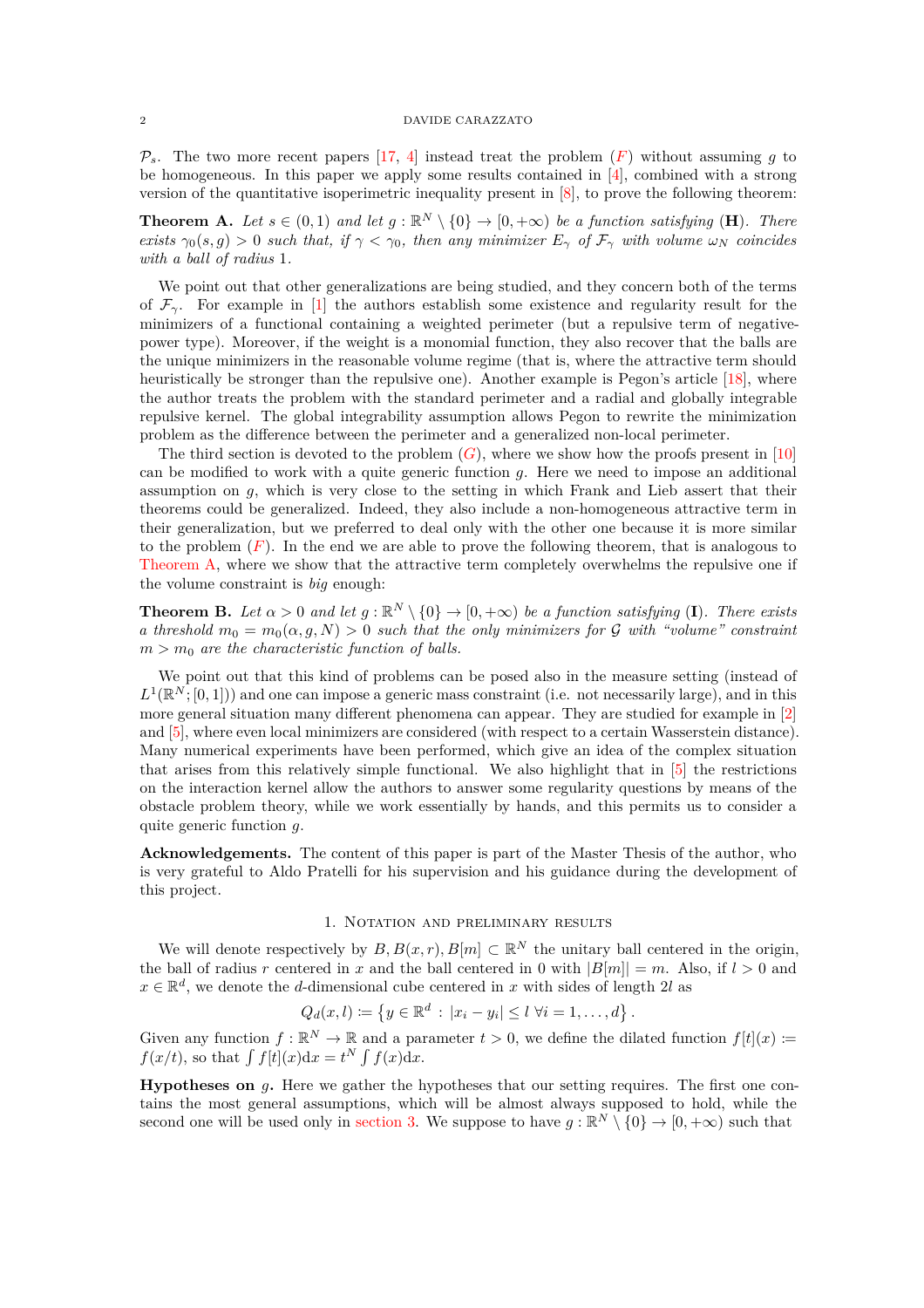- (**H**)  $g \in L^1_{loc}(\mathbb{R}^N)$ ,  $g(tx) \leq g(x)$  for every  $t \geq 1$  and for every  $x \neq 0$  and moreover there exists  $R_q > 0$  such that  $g(x)$  is bounded in  $\{|x| > R_q\};$
- (**I**) the function *g* satisfies the condition (**H**) and moreover it is radial and the function  $x \mapsto$  $|x|g(x)$  is of class  $L_{loc}^1(\mathbb{R}^N)$ .

It is not hard to see that the local integrability is necessary in order to ensure that  $\mathcal{F}_{\gamma}$  (respectively  $G$ ) is finite on  $B(x, r)$  for every  $r > 0$  (respectively on the characteristic function of  $B(x, r)$ ). Therefore, the hypotheses in (**H**) are very mild, while those in (**I**) are there primarily to have some good regularity property for the potential that is defined in [\(1\)](#page-2-0).

Since we will frequently integrate *g* onto sets, we define the repulsive potential generated by a generic set  $E \subset \mathbb{R}^N$  and its own repulsive energy respectively by

<span id="page-2-0"></span>
$$
v_E(x) := \int_E g(x - y) dy, \qquad \mathcal{R}(E) := \int_E \int_E g(x - y) dx dy.
$$
 (1)

If instead we consider a function  $h \in L^1 \cap L^{\infty}$ , we denote by  $v_h$  and  $\mathcal{R}(h)$  respectively the potential generated by *h* and its own interaction energy, and they are defined with formulas analogous to [\(1\)](#page-2-0). When we consider the problem  $(G)$  $(G)$  $(G)$ , we also denote the attractive part of  $\mathcal{G}(h)$  by  $\mathcal{I}_{\alpha}(h)$ , where  $\alpha > 0$  is a fixed parameter. Sometimes we will also compute the interaction between different sets or functions, which we denote by

$$
\mathcal{R}(E_1, E_2) = \int_{E_1} \int_{E_2} g(x - y) \mathrm{d}x \mathrm{d}y,
$$
  

$$
\mathcal{I}_{\alpha}(h_1, h_2) = \iint |x - y|^{\alpha} h_1(x) h_2(y) \mathrm{d}x \mathrm{d}y, \qquad \mathcal{R}(h_1, h_2) = \iint g(x - y) h_1(x) h_2(y) \mathrm{d}x \mathrm{d}y,
$$

where  $E_1, E_2 \subset \mathbb{R}^N$  are sets with finite volume and  $h_1, h_2 \in L^1 \cap L^\infty$  are functions with bounded support (but we do not suppose that they are non-negative). Similarly,  $\mathcal{G}(h_1, h_2)$  denotes the full interaction energy between  $h_1$  and  $h_2$ . Moreover, it will be useful to express in a compact way the repulsive potential of a ball computed at a certain distance from the origin (in the case of *g* radial). To this end, we define the function

<span id="page-2-1"></span>
$$
\psi(R,r) \coloneqq \int_{B(0,R)} g(re_1 - y) \mathrm{d}y. \tag{2}
$$

For the second problem, it is also useful to give a name to the functions representing the attractive potential of a unitary ball and the *full* potential that is produced by a ball of volume *m*. Namely, given  $m > 0$ , we define the functions

$$
\varphi(r) := \int_B |re_1 - y|^{\alpha} dy,
$$
  
\n
$$
\Phi_m(r) := \int_{B[m]} (|re_1 - y|^{\alpha} + g(re_1 - z)) dy
$$
\n(3)

<span id="page-2-2"></span>for all  $r > 0$ .

In isoperimetric problems it is very important to deal with the *asymmetry* of a set *E*, that we denote by  $A(E)$  and that is defined as

$$
A(E) \coloneqq \inf_{x \in \mathbb{R}^N} \frac{|E\Delta(x + B[m])|}{m} \quad \text{where } m = |E|.
$$

One can easily see that the inf is attained using a compactness argument. There exists also an analogous quantity defined for functions  $h \in \mathcal{K}$ :

$$
A(h) \coloneqq \frac{\inf \left\{ \left\| h - \chi_{x + B[m]} \right\|_{L^1} \, : \, x \in \mathbb{R}^N \right\}}{m} \qquad \text{where } m = \left\| h \right\|_1,
$$

and again the inf is attained. Of course this quantity makes sense also for  $h \in L^1$ , but it is significant only for *h* positive and bounded.

Many times during our computations we will not track down the precise constants appearing, and we will often denote with the same letter or expression a constant that changes from a line to the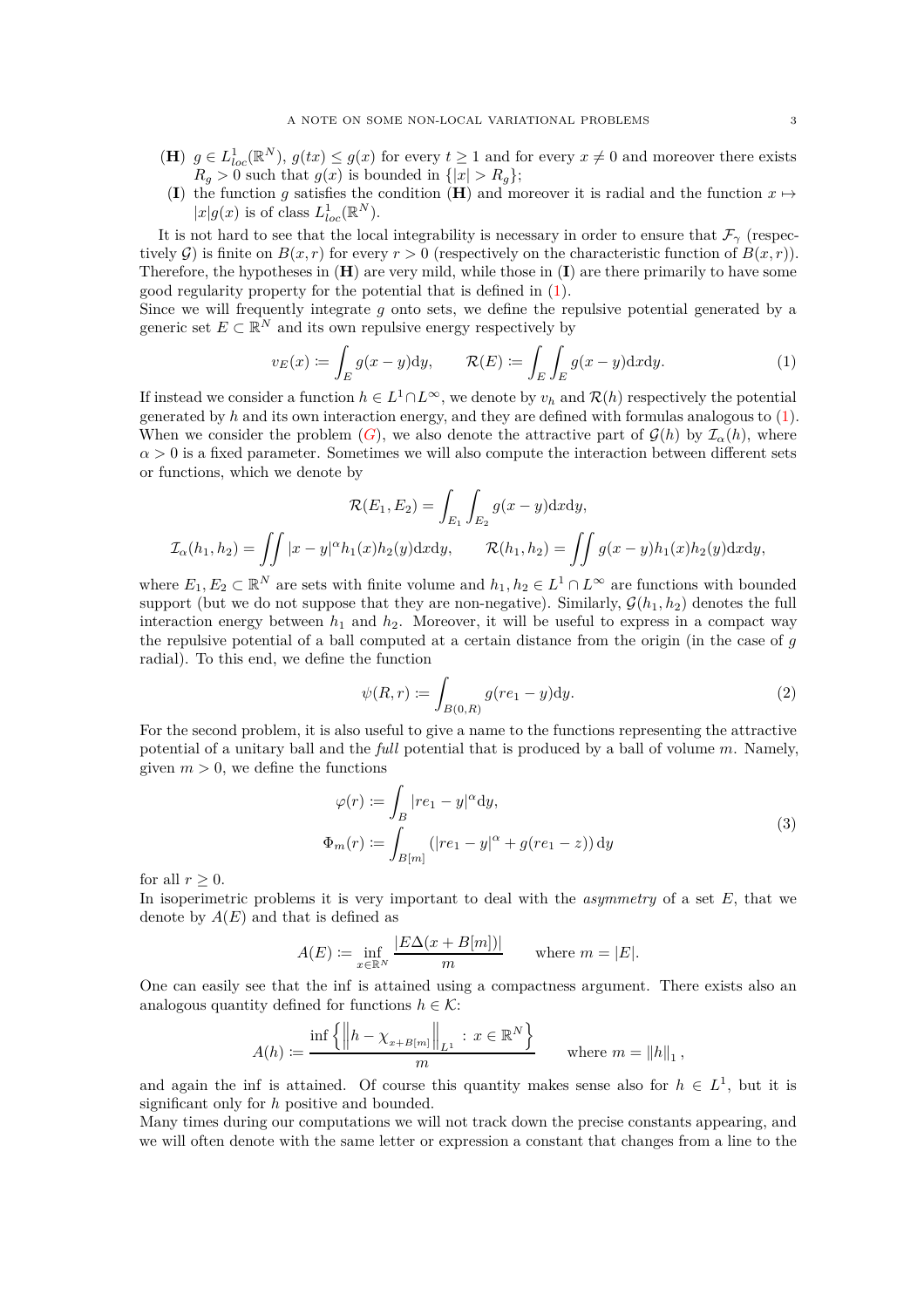other. This is done in order to keep the formulas shorter, and it is also justified by the fact that many of those constants are probably not sharp, as it is also pointed out in [\[10,](#page-18-5) Remarks 2].

<span id="page-3-1"></span>**Lemma 1.1.** *Let*  $g : \mathbb{R}^N \setminus \{0\} \to [0, +\infty)$  *be a function satisfying* (**H**)*. If*  $h_1, h_2 \in \mathcal{K}$  *are two*  $\text{functions with } \max\{\|h_1\|_1, \|h_2\|_1\} \leq \tilde{m} < +\infty, \text{ then}$ 

$$
|\mathcal{R}(h_1) - \mathcal{R}(h_2)| \leq C(g, \widetilde{m}) \|h_1 - h_2\|_1.
$$

*Moreover, if*  $||h||_1 \ge \omega_N$ *, then*  $v_h \le C(g) ||h||_1$  everywhere.

*Proof.* It is very easy to see that the function  $x \mapsto \int g(x-y)h(y)dy$  is bounded, and more precisely there exists a constant  $C_1(g, \|h\|_1) < +\infty$  that controls its  $L^{\infty}$  norm:

<span id="page-3-0"></span>
$$
v_h(x) = \int g(x - y)h(y)dy = \int_{B(x, R_g)} g(x - y)h(y)dy + \int_{\mathbb{R}^N \setminus B(x, R_g)} g(x - y)h(y)dy
$$
  
\n
$$
\leq \int_{B(x, R_g)} g(x - y)dy + \int_{\mathbb{R}^N \setminus B(x, R_g)} g(x - y)h(y)dy
$$
  
\n
$$
\leq \int_{B(0, R_g)} g(y)dy + ||h||_1 \sup \{g(x) : |x| > R_g\} =: C_1(g, ||h||_1),
$$
\n(4)

where we used that *g* is locally integrable and it is bounded outside  $B(0, R_q)$ . Notice also that  $C_1(q, m)$  is increasing as a function of *m*.

Then the statement follows immediately from the "linearity" of  $\mathcal{R}(h_1, h_2)$  in both of the arguments, separating the contributions of  $(h_1 - h_2) \vee 0$ ,  $(h_2 - h_1) \vee 0$  and  $h_1 \wedge h_2$ :

<span id="page-3-3"></span>
$$
|\mathcal{R}(h_1) - \mathcal{R}(h_2)| = |\mathcal{R}((h_1 - h_2) \vee 0) + 2\mathcal{R}((h_1 - h_2) \vee 0, h_1 \wedge h_2) + \mathcal{R}(h_1 \wedge h_2)
$$
  
\n
$$
- \mathcal{R}((h_2 - h_1) \vee 0) - 2\mathcal{R}((h_2 - h_1) \vee 0, h_1 \wedge h_2) - \mathcal{R}(h_1 \wedge h_2)|
$$
  
\n
$$
\leq |\mathcal{R}((h_1 - h_2) \vee 0) + 2\mathcal{R}((h_1 - h_2) \vee 0, h_1 \wedge h_2)|
$$
  
\n
$$
+ |\mathcal{R}((h_2 - h_1) \vee 0) + 2\mathcal{R}((h_2 - h_1) \vee 0, h_1 \wedge h_2)|.
$$
\n(5)

We bound only the first term in the last expression, since the second one is analogous:

$$
\mathcal{R}((h_1 - h_2) \vee 0) + 2\mathcal{R}((h_1 - h_2) \vee 0, h_1 \wedge h_2)
$$
\n
$$
= \iint g(x - y) [(h_1(y) - h_2(y)) \vee 0) + 2(h_1(y) \wedge h_2(y))] (h_1(x) - h_2(x)) \vee 0) \mathrm{d}y \mathrm{d}x
$$
\n
$$
\leq \int 3v_{h_1}(x)((h_1(x) - h_2(x)) \vee 0) \mathrm{d}x
$$
\n
$$
\leq 3C_1(g, \tilde{m}) ||h_1 - h_2||_1.
$$

With this we proved the first bound, and now we easily obtain the second one dividing the integral as we did in [\(4\)](#page-3-0) and using the local integrability of *g*:

$$
v_h(x) = \int g(x - y)h(y)dy = \int_{B(x, R_g)} g(x - y)h(y)dy + \int_{\mathbb{R}^N \setminus B(x, R_g)} g(x - y)h(y)dy
$$
  
\n
$$
\leq \int_{B(0, R_g)} g(y)dy + ||h||_1 \sup \{g(x) : |x| > R_g\}
$$
  
\n
$$
\leq C(g) \frac{||h||_1}{\omega_N} + ||h||_1 \sup \{g(x) : |x| > R_g\} = C(g) ||h||_1.
$$

<span id="page-3-2"></span>*Remark* 1.2. One can specialize the previous statement to  $h_2 = \chi_{B[m]}$  with  $m = ||h_1||_1$  to obtain on the right hand side the asymmetry (since the left hand side is translation invariant).

 $\Box$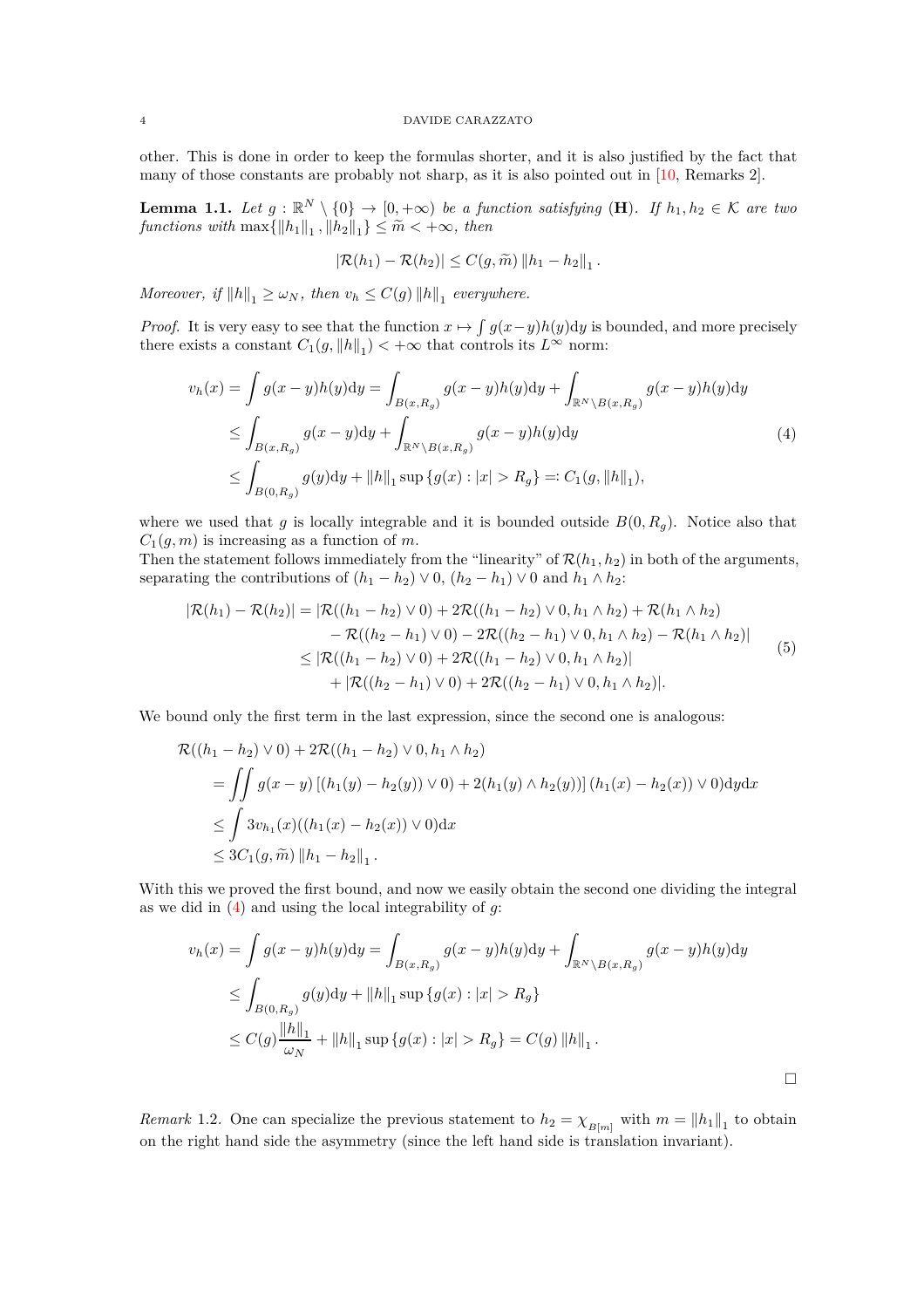# 2. Fractional perimeter as attractive term

We firstly recall the definitions of fractional perimeter and fractional Sobolev norm, together with some other important classes of sets that we will make use of. Successively we present the results that we are going to use and that have been already developed in [\[8,](#page-17-1) [4\]](#page-17-2).

**Definition 2.1.** The fractional perimeter of order  $s \in (0,1)$  is denoted by  $\mathcal{P}_s$  and is defined as

$$
\mathcal{P}_s(E) \coloneqq \int_E \int_{E^c} \frac{1}{|x-y|^{N+s}} \mathrm{d} x \mathrm{d} y
$$

for every measurable set  $E \subset \mathbb{R}^N$  (of course, it could possibly be  $+\infty$ ).

<span id="page-4-0"></span>**Definition 2.2.** Given an open set  $\Omega \subset \mathbb{R}^N$  and  $u : \Omega \to \mathbb{R}$ , its fractional Sobolev seminorm of order *s* (and exponent 2) is defined as

$$
[u]_s := \left(\int_{\Omega} \int_{\Omega} \frac{|u(x) - u(y)|^2}{|x - y|^{N+2s}} dxdy\right)^{1/2}.
$$

Thus, we can also define the fractional Sobolev norm as  $||u||_{W^{s,2}}^2 := ||u||_{L^2(\Omega)}^2 + [u]_s^2$ . Moreover, we will use an analogous definition if  $M^m \subset \mathbb{R}^N$  is a compact *m*-submanifold embedded in  $\mathbb{R}^N$ : given a function  $u : M \to \mathbb{R}$ , we define its fractional Sobolev seminorm as

$$
[u]_s \coloneqq \left( \int_M \int_M \frac{|u(x) - u(y)|^2}{|x - y|^{m+2s}} d\mathcal{H}^m(x) d\mathcal{H}^m(y) \right)^{1/2},
$$

where  $|x - y|$  is the euclidean distance between x and y measured in  $\mathbb{R}^N$ . As before, we define  $||u||_{W^{s,2}}^2 := ||u||_{L^2(M; \mathcal{H}^m)}^2 + [u]_s^2$ . In order to simplify the notation, we will often omit the set where we compute the various norms/seminorms when it coincides with the domain of the function *u*.

*Remark* 2.3. From the definitions it is clear that  $2\mathcal{P}_s(E) = \left[\chi_E\right]_{s/2}^2$  with  $\Omega = \mathbb{R}^N$  in [Definition 2.2.](#page-4-0)

The next definition appears in  $[11, 6]$  $[11, 6]$ , and it is important in our study since we will use an inequality that is closely related to the so-called Fuglede inequality for nearly spherical sets. The  $W^{1,\infty}$  bound in our definition is different from the one present in the aforementioned papers because [Theorem 2.6](#page-4-1) already contains the suitable bound for the Sobolev norm.

<span id="page-4-3"></span>**Definition 2.4.** An open set  $E \subset \mathbb{R}^N$  is *nearly spherical* if  $|E| = \omega_N$ , its barycenter is 0 and there exists a Lipschitz function  $u : \partial B \to (-1, 1)$  such that

$$
\partial E = \{ (1 + u(x))x : x \in \partial B \},\
$$

with  $||u||_{\infty} + ||\nabla u||_{\infty} \leq 1.$ 

The following are two different versions of the quantitative isoperimetric inequality for the fractional perimeter that have been developed in [\[8\]](#page-17-1) (respectively labelled as Theorem 1.1 and Theorem 2.1 in that paper) and we report them here for convenience. The first is the fractional counterpart of the general isoperimetric inequality, and it is remarkable that the asymmetry appears at the power 2 just like in the standard one (see [\[12,](#page-18-7) Theorem 1.1]), while the analogue of [Theorem 2.6](#page-4-1) for the standard perimeter can be found in [\[6,](#page-17-6) Theorem 4.1].

<span id="page-4-2"></span>**Theorem 2.5.** *Let*  $N \geq 2$  *and*  $s \in (0,1)$ *. There exists a constant*  $C(N, s) > 0$  *such that, for every*  $E \subset \mathbb{R}^N$  *with finite measure, it holds that* 

$$
\mathcal{P}_s(E) \ge \mathcal{P}_s(B[m]) + C(N, s)m^{(N-s)/N}A(E)^2,
$$

*where*  $m = |E|$ *.* 

<span id="page-4-1"></span>**Theorem 2.6.** *There exists*  $\delta_0 < 1/2$  *and*  $C_0 > 0$  *that depend only on N with the following property: if*  $E \subset \mathbb{R}^N$  *is a nearly spherical set with*  $||u||_{W^{1,\infty}(\partial B)} < \delta_0$ , then

$$
\mathcal{P}_s(E) - \mathcal{P}_s(B) \ge C_0 \left( [u]_{\frac{1+s}{2}}^2 + s \mathcal{P}_s(B) ||u||_{L^2(\partial B)}^2 \right) \qquad \forall s \in (0,1).
$$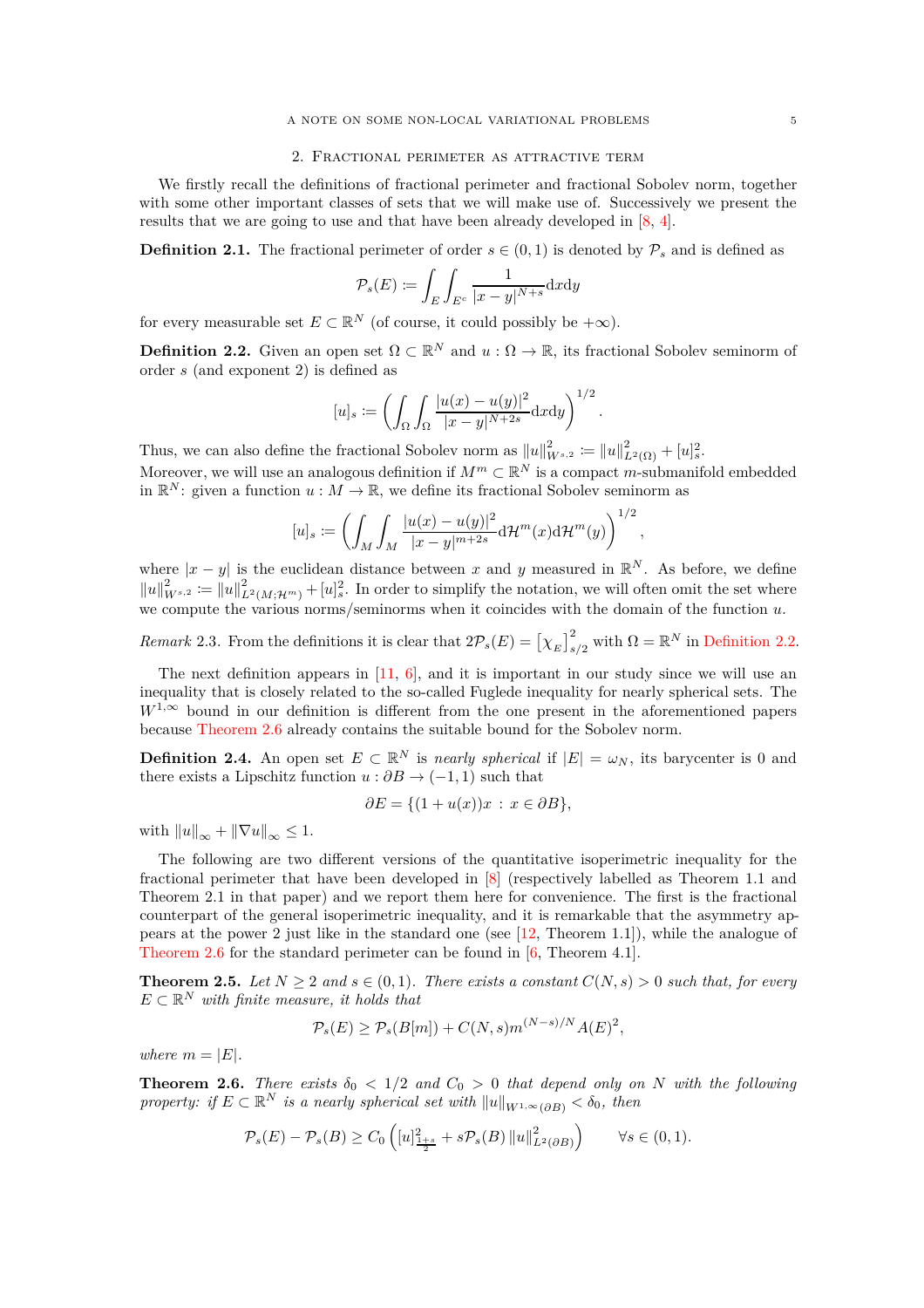Finally, we rewrite here for convenience the statement of [\[8,](#page-17-1) Lemma 4.5], which is useful to cut a set with a good control on the fractional perimeter of the new set.

<span id="page-5-0"></span>**Lemma 2.7.** Let  $N \geq 2$  and  $s \in (0,1)$ . Given a set  $E \subset \mathbb{R}^N$  such that  $|E \setminus B| \leq \eta < 1$ , there *exists a radius*  $1 \leq r(E) \leq 1 + C(N, s) \eta^{1/N}$  *such that* 

$$
\mathcal{P}_s(E \cap B(0,r(E))) \leq \mathcal{P}_s(E) - C(N,s) \frac{|E \setminus B(0,r(E))|}{\eta^{s/N}}.
$$

<span id="page-5-3"></span>*Remark* 2.8*.* We observe that this minimization problem is monotone with respect to the mass constraint: given  $E \subset \mathbb{R}^N$  with mass  $m + h$  we can always cut it with an hyperplane in such a way that the new set *G* satisfies  $|G| = m$ . But then  $\mathcal{F}_{\gamma}(G) \leq \mathcal{F}_{\gamma}(E)$  since the repulsive term is clearly reduced (the interaction kernel is non-negative) and also the fractional perimeter is decreased thanks to [\[8,](#page-17-1) Lemma B.1].

We state now the basic existence theorem, that uses [Theorem 2.5](#page-4-2) and [Lemma 2.7](#page-5-0) to deal with the perimeter term and combines them with [Lemma 1.1](#page-3-1) which provides a good control on the repulsive term. Our proof of [Theorem 2.9](#page-5-1) takes some ideas from the proof of [\[8,](#page-17-1) Lemma 5.1], but it is simpler since we do not track precisely the dependence of the various constants that appear.

<span id="page-5-1"></span>**Theorem 2.9.** *Given*  $s \in (0,1)$  *and a function*  $g : \mathbb{R}^N \setminus \{0\} \to [0,+\infty)$  *satisfying* (**H**)*, there exists*  $\gamma_0(N, s, g) > 0$  *such that, if*  $\gamma < \gamma_0$ *, then*  $\mathcal{F}_{\gamma}$  *admits a minimizer with volume constraint*  $\omega_N$ *.* 

*Proof.* We will prove that, if  $\gamma$  is small enough, then we find some candidates for the problem  $(F)$  $(F)$  $(F)$  that are bounded sets. Then we will apply a compactness result to conclude via the standard method of calculus of variations.

We prove the boundedness of some candidates for  $(F)$  $(F)$  $(F)$ , and to this aim we can suppose that the asymmetry of a given candidate is non-zero (otherwise this step is not necessary) and it can be taken as small as we want. In fact, let *E* be a competitor for the minimization problem with volume *ω*<sub>*N*</sub> and parameter *γ*, then we can suppose that  $\mathcal{F}_{\gamma}(E) \leq \mathcal{F}_{\gamma}(B)$ , and thus using [Theorem 2.5](#page-4-2) and [Remark 1.2](#page-3-2) we have that

<span id="page-5-4"></span>
$$
C(N,s)A(E)^{2} \leq \mathcal{P}_{s}(E) - \mathcal{P}_{s}(B) \leq \gamma(\mathcal{R}(B) - \mathcal{R}(E)) \leq \gamma C(g,N)A(E). \tag{6}
$$

Hence we can take  $2\omega_N\gamma_0 \leq C(N,s)/C(g,N)$  so that every set *E* chosen as before satisfies  $|E \setminus B|$  < 1/2, and thanks to the translation invariance of the problem we can suppose that the optimal ball for the asymmetry is centered in the origin.

Now we can use [Lemma 2.7](#page-5-0) and see that there exists a radius  $r(E)$ , that satisfies  $1 \leq r(E) \leq$  $1 + C(N, s)|E \setminus B|^{1/N}$ , with the following property:

$$
\mathcal{P}_s(E \cap B(0,r(E))) \leq \mathcal{P}_s(E) - C(N,s) \frac{|E \setminus B(0,r(E))|}{\eta^{s/N}} \quad \text{with } \eta = |E \setminus B|.
$$

For the next computations we define the set  $E' = E \cap B(0, r(E))$  and the parameter  $\lambda =$  $(|E|/|E'|)^{1/N}$ . Using the rescaling inequalities for the fractional perimeter and the repulsive term  $(see [17])$  $(see [17])$  $(see [17])$  we arrive to

<span id="page-5-2"></span>
$$
\mathcal{F}_{\gamma}(\lambda E') \le \lambda^{N-s} \mathcal{P}_s(E') + \gamma \lambda^{2N} \mathcal{R}(E') \le \lambda^{2N} \mathcal{F}_{\gamma}(E'). \tag{7}
$$

We now define  $p = |E \setminus E'|/|E|$ , so  $\lambda = 1/(1-p)^{1/N}$  and, reducing  $\gamma_0$  if necessary, we can suppose that  $p \leq 1/2$ . Thus, using that the function  $p \mapsto (1-p)^{-2}$  is Lipschitz in [0, 1/2], we obtain the estimate  $\lambda^{2N} \leq 1 + Cp$  for a universal constant  $C > 0$ . Hence we can plug it into [\(7\)](#page-5-2) and use the monotonicity of  $\mathcal{R}(E)$  with respect to the inclusion (see [Remark 2.8\)](#page-5-3) to obtain

$$
\mathcal{F}_{\gamma}(\lambda E') \le (1 + Cp)\mathcal{F}_{\gamma}(E') \le \mathcal{F}_{\gamma}(E) - C(N, s)\frac{|E|p}{\eta^{s/N}} + Cp\mathcal{F}_{\gamma}(E')
$$
  

$$
\le \mathcal{F}_{\gamma}(E) + p\left(C\mathcal{F}_{\gamma}(E) - C(N, s)\frac{\omega_N}{\eta^{s/N}}\right).
$$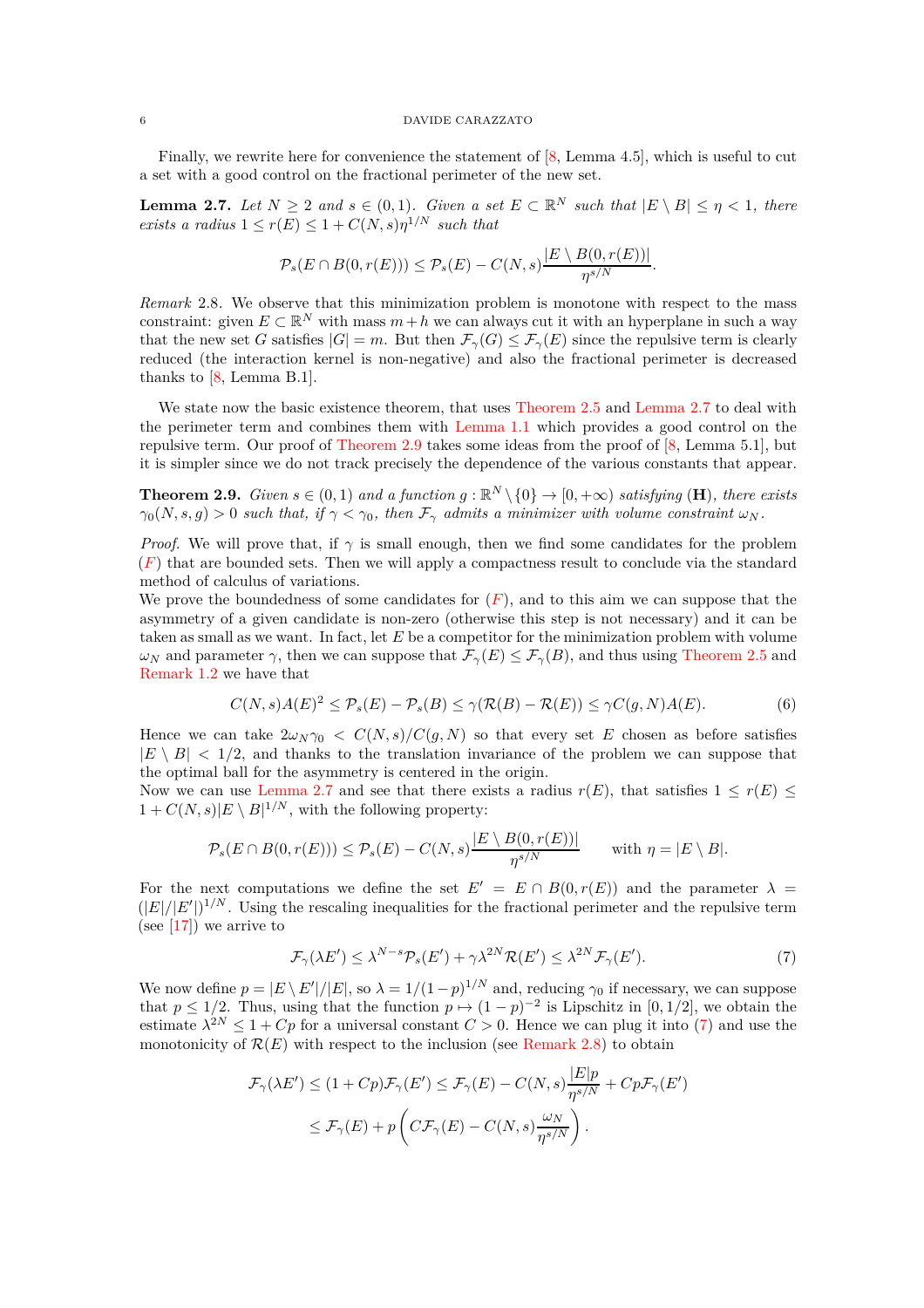We can suppose  $\gamma_0 < 1$ , so that  $\mathcal{F}_{\gamma}(E) \leq \mathcal{F}_{\gamma}(B) \leq \mathcal{F}_1(B) =: C(s,g)$ , and we can rewrite the previous inequality as

$$
\mathcal{F}_{\gamma}(\lambda E') \leq \mathcal{F}_{\gamma}(E) + p\left(C(s,g) - \frac{C(N,s)}{\eta^{s/N}}\right).
$$

Exploiting again [\(6\)](#page-5-4) we see that, if  $\gamma_0$  is small enough, then  $\eta^{s/N} < C(N,s)/C(s,g)$ . With this choice of  $\gamma_0$  we see that  $\mathcal{F}_{\gamma}(\lambda E') < \mathcal{F}_{\gamma}(E)$  since we supposed that  $A(E) > 0$ . The new set  $\lambda E'$  is contained in  $B(0, r(E))$  and  $r(E) \leq 2 + 2C(N, s)$  thanks to the bound on  $r(E)$  provided by [Lemma 2.7.](#page-5-0) This argument guarantees that, without loss of generality, we can consider only competitors that are contained in a fixed ball.

Now we get the existence result. Let  $E_k$  be a minimizing sequence for  $\mathcal{F}_{\gamma}$  with constrained mass  $\omega_N$  such that  $E_k \subset B(0, 2 + 2C(N, s))$ . Then we can use the compact embedding theorem for fractional Sobolev spaces (we refer to [\[7,](#page-17-7) Theorem 7.1]) to apply the standard method of calculus of variations: the compact embedding theorem provides a subsequence (not relabelled) that converges in  $L^1_{loc}$  topology, then both  $\mathcal{P}_s$  and  $\mathcal R$  are lower semicontinuous with respect to the  $L_{loc}^1$  convergence thanks to Fatou's lemma, and finally the mass constraint is preserved by that convergence since the sets  $E_k$  are uniformly bounded.

**Definition 2.10.** Given  $C > 0$ , we say that a Borel set  $E \subset \mathbb{R}^N$  is a *C-minimizer of the sperimeter* if for every bounded set  $F \subset \mathbb{R}^N$  it holds that

$$
\mathcal{P}_s(E) \le \mathcal{P}_s(F) + C|E\Delta F|.
$$

We prove that minimizers of  $\mathcal{F}_1$  are *C-minimizers* of the *s*-perimeter for some  $C > 0$ , and this will be useful because of the good regularity properties held by those sets. We refer to [\[16,](#page-18-8) Chapter 21] and [\[19\]](#page-18-9) for the standard perimeter case, where the classical regularity theory is also developed. Here we write the result that we will use, which is a particular version of [\[8,](#page-17-1) Corollary 3.6]:

<span id="page-6-3"></span>**Theorem 2.11.** *If*  $N \geq 2$ ,  $C \geq 0$ ,  $s \in (0,1)$ ,  $E_k \subset \mathbb{R}^N$  is a *C*-minimizer of the *s*-perimeter for  $e^{i\omega t}$   $k \in \mathbb{N}$  *and*  $E_k \to B$  *in*  $L^1$ *, then there exists*  $\alpha \in (0,1)$  *and a sequence*  $u_k \in C^{1,\alpha}(\partial B)$  *such that*

*(1) for k large enough*  $\partial E_k = \{(1 + u_k(x))x : x \in \partial B\}$ ;

*(2)*  $\lim_{k \to \infty} ||u_k||_{C^{1,\alpha}} = 0.$ 

<span id="page-6-2"></span>**Proposition 2.12.** Let  $E \subset \mathbb{R}^N$  be a minimizer of  $\mathcal{F}_\gamma$  with measure  $\omega_N$ . Then E is a C-minimizer *of the s-perimeter for some constant*  $C = C(\gamma, g, s) > 0$ .

*Proof.* Suppose by contradiction that there exists a sequence of sets  $F_k \subset \mathbb{R}^N$  with  $\mathcal{P}_s(F_k) \leq$  $\mathcal{P}_s(E)$ ,  $|E\Delta F_k| \neq 0$  and

$$
C_k \coloneqq \frac{\mathcal{P}_s(E) - \mathcal{P}_s(F_k)}{|E\Delta F_k|} \to +\infty.
$$

Using the isoperimetric inequality for the fractional perimeter and that  $\mathcal{P}_s(F_k) \leq \mathcal{P}_s(E)$  we have that  $|F_k|$  is bounded by a constant that depends on *N*, *g* and *s*. Now we can estimate  $\mathcal{F}_{\gamma}(F_k)$  as

$$
\mathcal{F}_{\gamma}(F_k) = \mathcal{P}_s(E) - C_k |E\Delta F_k| + \gamma \mathcal{R}(F_k)
$$
  
=  $\mathcal{P}_s(E) - C_k |E\Delta F_k| + \gamma (\mathcal{R}(F_k) - \mathcal{R}(E) + \mathcal{R}(E))$   
 $\leq \mathcal{F}_{\gamma}(E) - C_k |E\Delta F_k| + \gamma C(g) |E\Delta F_k|,$  (8)

<span id="page-6-0"></span>where we used [Remark 1.2](#page-3-2) in the last inequality. Since  $C_k \to +\infty$ , we notice that [\(8\)](#page-6-0) implies that  $|E\Delta F_k| \to 0$ . Now let us take *k* so large that  $C_k > \gamma C(g)$ . Then  $|F_k| < |E|$ : the assumption on *C<sub>k</sub>* guarantees that  $\mathcal{F}_{\gamma}(F_k) < \mathcal{F}_{\gamma}(E)$ , and if  $|F_k| \geq |E|$  then we can cut  $F_k$  with an hyperplane to obtain a new set  $F'_k$  with  $|F'_k| = |E|$ . Then  $\mathcal{F}_{\gamma}(F'_k) \leq \mathcal{F}_{\gamma}(F_k) < \mathcal{F}_{\gamma}(E)$ , but this is not possible since *E* is a minimizer of  $\mathcal{F}_{\gamma}$ . Now that we are sure to have  $|F_k| < |E|$  we can rescale the sets  $F_k$ in order to have the right measure. Notice that  $|F_k| = |E| + |F_k \setminus E| - |E \setminus F_k|$ , hence we can define

<span id="page-6-1"></span>
$$
\lambda_k = \left(\frac{|E|}{|F_k|}\right)^{1/N} = \left(\frac{|E|}{|E| + |F_k \setminus E| - |E \setminus F_k|}\right)^{1/N} \le \left(1 - \frac{|E\Delta F_k|}{|E|}\right)^{-1/N},\tag{9}
$$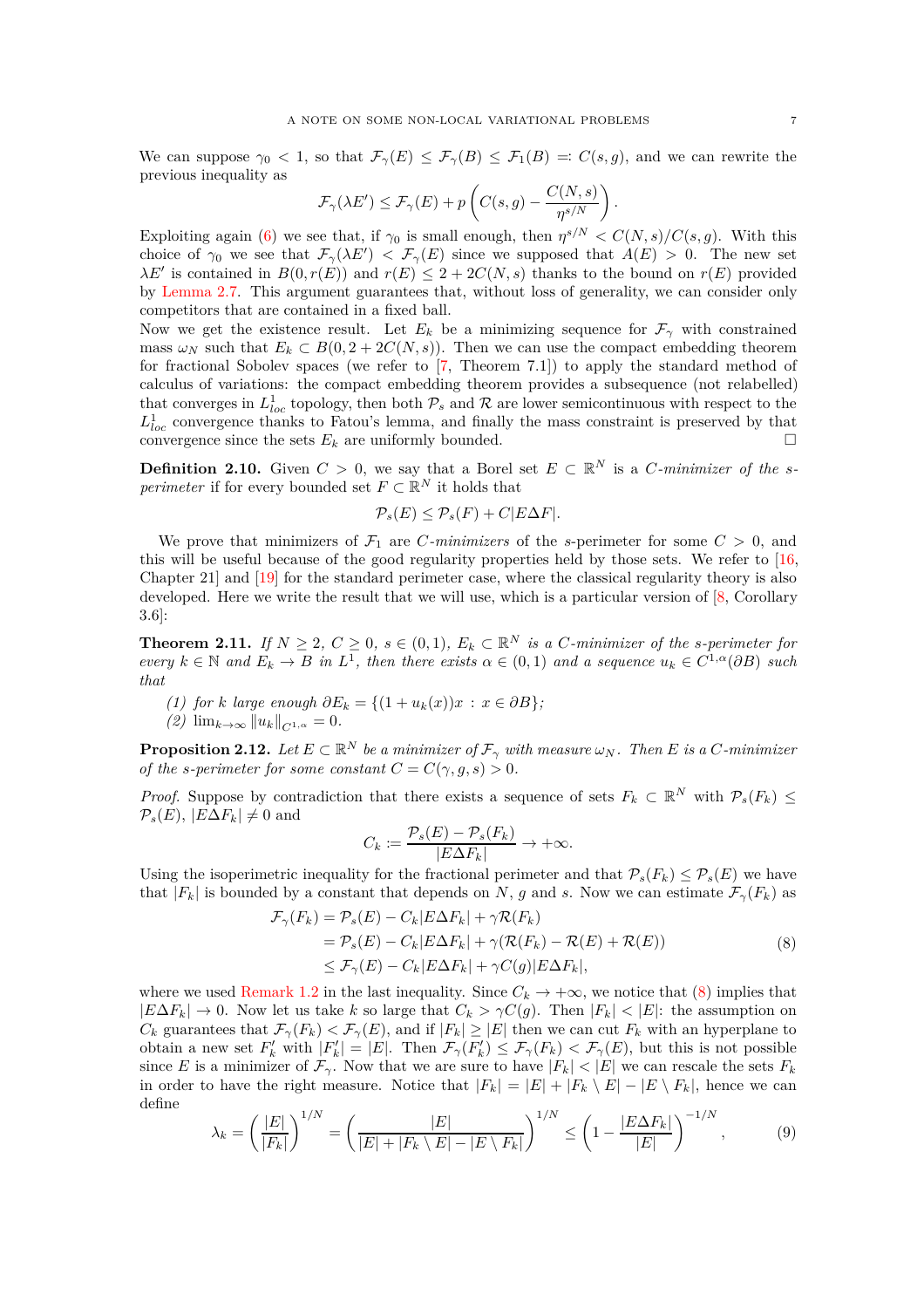and we have already noticed in the proof of [Theorem 2.9](#page-5-1) that  $\mathcal{F}_{\gamma}(\lambda_k F_k) \leq \lambda_k^{2N} \mathcal{F}_{\gamma}(F_k)$ . If we combine this estimate with [\(8\)](#page-6-0), we can take *k* large enough to have that  $C_k > 2\gamma C(g)$  and Taylor expand the rightmost formula in [\(9\)](#page-6-1) with  $|E\Delta F_k| \ll 1$  to get

$$
\mathcal{F}_{\gamma}(\lambda_{k} F_{k}) < \left(1 - \frac{|E \Delta F_{k}|}{|E|}\right)^{-2} \left(\mathcal{F}_{\gamma}(E) - C_{k}|E \Delta F_{k}| + \gamma C(g)|E \Delta F_{k}|\right)
$$
  
\n
$$
\leq \left(1 - \frac{|E \Delta F_{k}|}{|E|}\right)^{-2} \left(\mathcal{F}_{\gamma}(E) - \frac{C_{k}}{2}|E \Delta F_{k}|\right)
$$
  
\n
$$
\leq \mathcal{F}_{\gamma}(E) - \frac{C_{k}}{2}|E \Delta F_{k}| + C(N)|E \Delta F_{k}|\mathcal{F}_{\gamma}(E).
$$

And from this last inequality we arrive to a contradiction since  $C_k$  is going to  $+\infty$  as  $k \to \infty$ , so  $\mathcal{F}_{\gamma}(\lambda_k F_k) < \mathcal{F}_{\gamma}(E)$ . In the end, notice that the threshold for  $C_k$  depends only on  $\gamma$ , *g* and *s*.  $\Box$ 

*Remark* 2.13*.* Looking at the proof it is immediate to notice that if we consider a minimizer *E*′ for  $\mathcal{F}_{\gamma'}$  with  $|E'| = \omega_N$  and  $\gamma' \leq \gamma$ , then E' is a *C*-minimizer of the *s*-perimeter with a constant  $C = C(\gamma, g, s).$ 

Here we prove a simple growth property in 0 held by the function *g*:

<span id="page-7-1"></span>**Lemma 2.14.** If  $g : \mathbb{R}^N \setminus \{0\} \to [0, +\infty)$  is a radial function satisfying (**H**), then there exists a *constant*  $C(g) > 0$  *such that* 

$$
g(x) \le \frac{C(g)}{|x|^N} \qquad \forall x \in B \setminus \{0\}.
$$

*More precisely, we must have that*  $\limsup_{x\to 0} g(x)|x|^N = 0$ .

*Proof.* We argue by contradiction. Suppose that there exists a sequence  $r_k \rightarrow 0^+$  such that  $\limsup_k g(r_k e_1) r_k^N = \lim_k g(r_k e_1) r_k^N > 0.$  Without loss of generality we can assume that  $r_k < 1$ and  $r_{k+1} < r_k/2$  for all  $k \in \mathbb{N}$ . And then the monotonicity of g implies that

$$
\int_{B} g(x) dx \ge \omega_{N} \sum_{k=1}^{+\infty} g(r_{k}e_{1})(r_{k}^{N} - r_{k+1}^{N})
$$
\n
$$
\ge \omega_{N} \sum_{k=1}^{+\infty} g(r_{k}e_{1})r_{k}^{N} \left(1 - \frac{1}{2^{N}}\right) = C_{N} \sum_{k=1}^{+\infty} g(r_{k}e_{1})r_{k}^{N}.
$$

Since  $g \in L^1(B)$  we have that the last series converges, so its terms have to be infinitesimal, but this is not compatible with the fact that  $\lim_k g(r_k e_1) r_k^N > 0$ .

We proved only the second part of the statement, but the first part can be proved reasoning in an analogous way. Indeed, it is sufficient to take two sequences  $r_k \in (0,1)$  and  $C_k \to +\infty$  with  $g(r_k e_1) r_k^N > C_k$ . Then notice that  $r_k$  must converge to  $0^+$  (otherwise we would reach immediately a contradiction with the integrability of *g*), so that the previous argument works again.

<span id="page-7-2"></span>**Proposition 2.15.** *Let*  $E \subset \mathbb{R}^N$  *be a nearly spherical set, with*  $\partial E$  *parametrized by*  $u : \partial B \to$  $(-1, 1)$  *according to [Definition 2.4.](#page-4-3) If*  $||u||_{\infty} \leq 1/4$  *and*  $g : \mathbb{R}^N \setminus \{0\} \to [0, +\infty)$  *is a radial function satisfying* (**H**)*, then*

<span id="page-7-0"></span>
$$
\mathcal{R}(B) - \mathcal{R}(E) \le C(g) \|u\|_{W^{r,2}(\partial B)}^2 \qquad \forall r \in [1/2, 1). \tag{10}
$$

*Proof.* This result can be proved following the procedure exploited in the proof of [\[4,](#page-17-2) Theorem A]. There, the inequality [\(10\)](#page-7-0) is proved with the standard  $W^{1,2}$  norm in place of the fractional one, but following that proof one notices that the  $L^2$  norm of  $\nabla u$  pops up only because of the following inequality:

$$
\int_{\partial B} \int_{\partial B} g(x - y) |u(x) - u(y)|^2 \mathrm{d}x \mathrm{d}y \le C(g) ||u||_{W^{1,2}(\partial B)}^2.
$$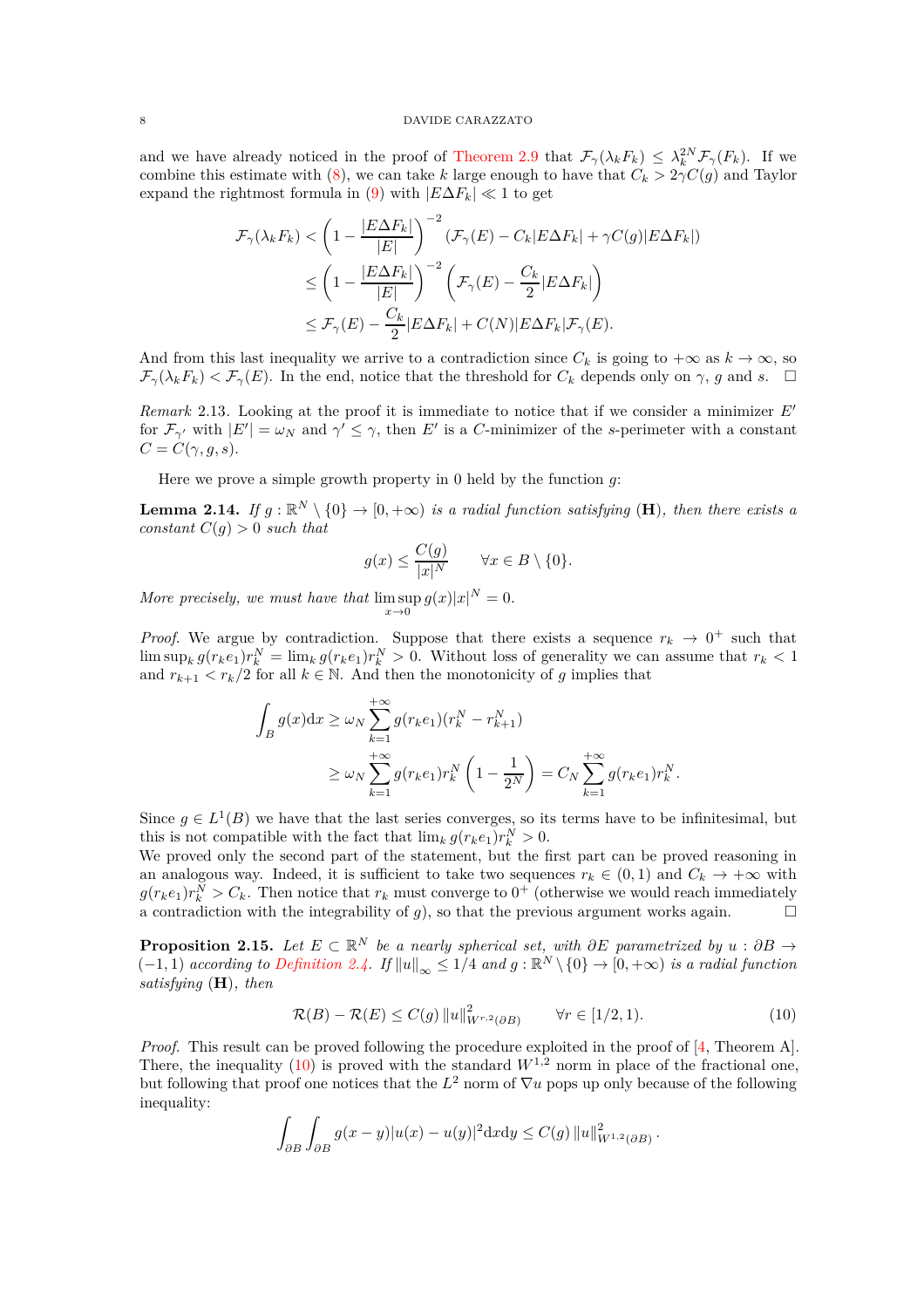If we are able to write another inequality with the fractional Sobolev norm, then we can follow exactly the proof of  $[4,$  Theorem A. In fact, we can do that: thanks to [Lemma 2.14,](#page-7-1) for any  $r_0 \in [0, 1)$  we have that

$$
\int_{\partial B} \int_{\partial B} g(x - y) |u(x) - u(y)|^2 dx dy \le C(g) \int_{\partial B} \int_{\partial B} \frac{|u(x) - u(y)|^2}{|x - y|^N} dx dy
$$
  

$$
\le 2^{r_0} C(g) \int_{\partial B} \int_{\partial B} \frac{|u(x) - u(y)|^2}{|x - y|^{N + r_0}} dx dy \le 2C(g) [u]_{\frac{1 + r_0}{2}}^{2},
$$

where clearly the fractional Sobolev seminorm is relative to the hypersurface  $\partial B \subset \mathbb{R}^N$ . This is the desired inequality since we can take  $r = (1 + r_0)/2$ .

*Remark* 2.16*.* Notice that the above inequality is stronger than the one used in [\[4\]](#page-17-2) because of [\[7,](#page-17-7) Proposition 2.2], that can be applied thanks to the compactness of *∂B*.

*Proof of [Theorem A.](#page-1-0)* We will determine later the value of  $\gamma_0 < 1$ , but for now let us suppose to have fixed it. For any  $\gamma < \gamma_0$  let  $E_\gamma \subset \mathbb{R}^N$  be a minimizer of  $\mathcal{F}_\gamma$  with mass  $\omega_N$  and barycenter in 0. From [Proposition 2.12](#page-6-2) we know that they are *C*-minimizers of the *s*-perimeter for some  $C = C(\omega_N, g, s) > 0$ . We can apply [Theorem 2.5](#page-4-2) and [Remark 1.2](#page-3-2) to see that

$$
C(N,s)A(E_{\gamma})^2 \leq \mathcal{P}_s(E_{\gamma}) - \mathcal{P}_s(B) \leq \gamma(\mathcal{R}(B) - \mathcal{R}(E_{\gamma})) \leq \gamma C(g)A(E_{\gamma}).
$$

From this inequality we deduce that  $A(E_{\gamma}) \to 0$  as  $\gamma \to 0$ , or equivalently that  $E_{\gamma} \to B$  in  $L^1$ . Now we can apply [Theorem 2.11](#page-6-3) to see that, for  $\gamma$  small enough, the sets  $E_\gamma$  are nearly spherical (see [Definition 2.4\)](#page-4-3), with  $\partial E_\gamma$  parametrized by  $u_\gamma$ . Moreover, the family of functions  $\{u_\gamma\}_{\gamma \in (0,1)}$ is bounded in  $C^{1,\alpha}(\partial B)$  for some  $\alpha \in (0,1)$  and  $||u_{\gamma}||_{C^{1}(\partial B)} \to 0$ .

Up to reducing again  $\gamma_0$ , we can suppose that the hypotheses of [Theorem 2.6](#page-4-1) are fulfilled for  $E_\gamma$ with  $\gamma < \gamma_0$ , and thus the following chain of inequalities holds:

$$
C_0\left(\left[u_\gamma\right]_{\frac{1+s}{2}}^2+s\mathcal{P}_s(B)\left\|u_\gamma\right\|_{L^2(\partial B)}^2\right)\leq \mathcal{P}_s(E_\gamma)-\mathcal{P}_s(B)\leq \gamma(\mathcal{R}(B)-\mathcal{R}(E_\gamma)).
$$

Now we can take  $\gamma_0$  so small that  $||u_\gamma||_{\infty} \leq 1/4$  and continue that chain of inequalities applying [Proposition 2.15](#page-7-2) with  $r = (1 + s)/2$ :

$$
C(N,s)\left([u_\gamma]_{\frac{1+s}{2}}^2+\|u_\gamma\|_2^2\right)\leq \gamma\cdot 2C(g)\left([u_\gamma]_{\frac{1+s}{2}}^2+\|u_\gamma\|_2^2\right).
$$

If  $\gamma < C(N, s)/(2C(g))$  we have that the above inequality holds if and only if  $u_{\gamma} = 0$ , that is equivalent to have  $E_\gamma = B$ . Hence, it is sufficient to choose  $\gamma_0$  small enough in order to make all the previous arguments work to conclude the proof.

*Remark* 2.17*.* One notices that [Theorem 2.11](#page-6-3) holds for sequences of sets, while in our proof we have a family of sets indexed by a continuous parameter. This is not an issue: if the final result was not true, then we could find a sequence  $\gamma_k \to 0$  and a sequence of sets  $E_k \in \operatorname{argmin} \mathcal{F}_{\gamma_k}$  with  $E_k \neq B$ , but then we could follow the proof of [Theorem A](#page-1-0) for this sequence of sets and obtain a contradiction.

## 3. Attractive term of positive-power type

<span id="page-8-0"></span>This section can be considered as a short appendix to Frank and Lieb's article [\[10\]](#page-18-5) where we explain how to modify the arguments present in their paper that are more affected by the choice of a generic function *g* instead of a negative power. This also shows some common features between the problems  $(F)$  $(F)$  $(F)$  and  $(G)$  $(G)$  $(G)$ :

- within some suitable constraint ranges, one sees that the minimizers are *exactly balls*, and this happens because the attractive term is much stronger than the repulsive one;
- the functional has a good structure that permits to combine a stability inequality for the attractive term with one for the repulsive term in an effective way, providing the expected result.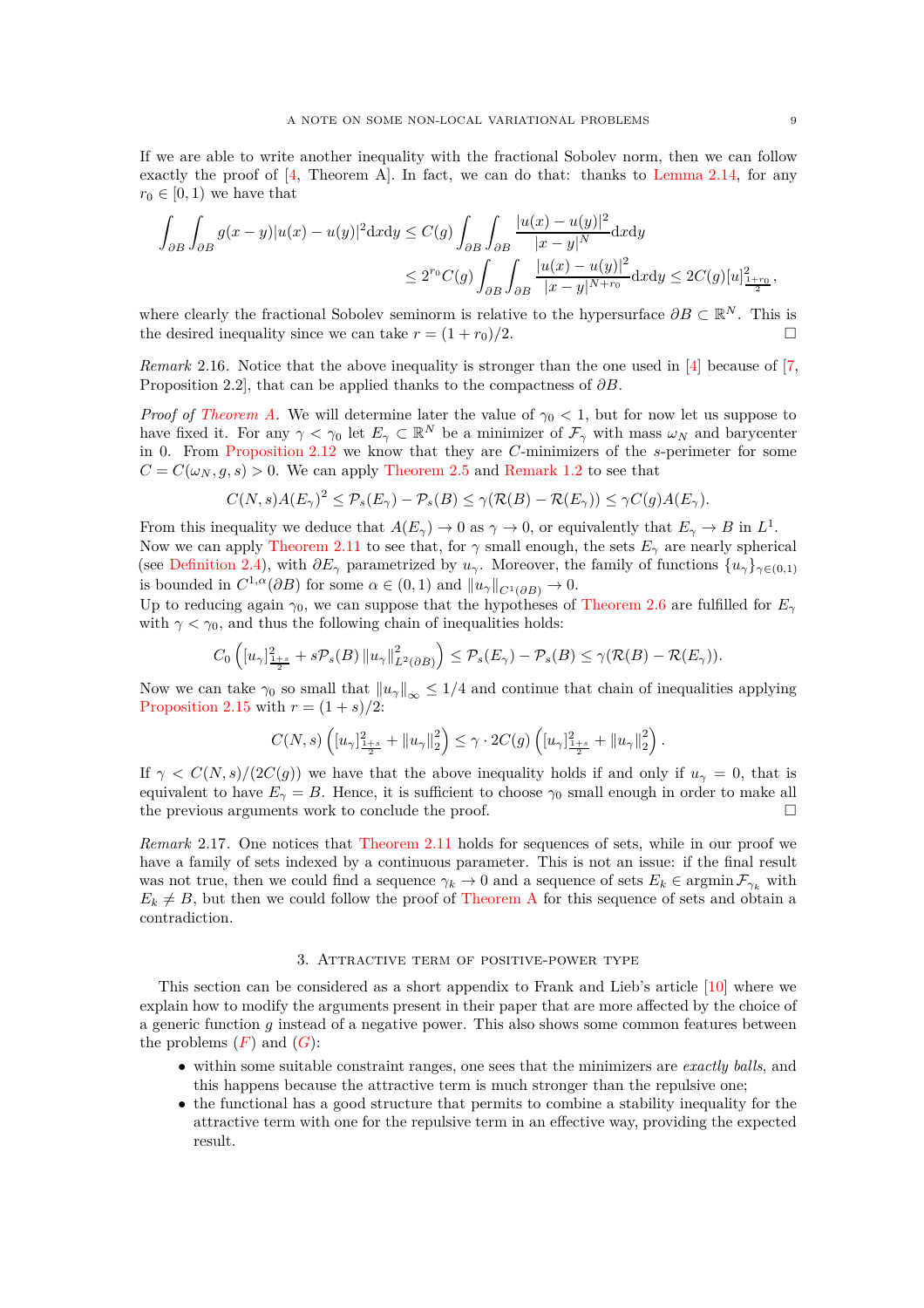Frank and Lieb work with a functional defined on  $\mathcal{K} = L^1(\mathbb{R}^N; [0,1])$ , and we keep this setting because the existence of minimizers is quite easy in that class of objects, while it is not clear if we try to minimize  $G$  in the class of sets. In fact, Frank and Lieb conjecture that in some cases (that are excluded by the hypotheses) the minimizers *cannot* be characteristic functions, as they claim in [\[10,](#page-18-5) Remarks 2]. Frank and Lieb study the problem  $(G)$  $(G)$  $(G)$  when  $\alpha > 0$  and  $g(x) = |x|^{-\lambda}$  for  $0 < \lambda < N - 1$ , and they prove that the minimizers are balls if the constraint is *big* enough. One could expect a similar behaviour because, if we take  $h[t]$  instead of h for some factor  $t > 0$ , then we see that the attractive and the repulsive terms scale respectively by a factor  $t^{2N+\alpha}$  and  $t^{2N-\lambda}$ , and the only minimizers of the attractive term are balls<sup>[1](#page-9-0)</sup>. As anticipated, our generalization concerns the repulsive part of G, where we replace the negative power with a function  $g : \mathbb{R}^N \setminus \{0\} \to [0, +\infty)$ that satisfies (**I**). Notice that the additional integrability condition expressed in (**I**) guarantees that  $g \in L^1_{loc}(\mathbb{R}^{N-1})$  since g is assumed to be radial. In fact, we will use this lower dimensional integrability property because many times we will use Fubini and we will need to estimate an integral made on  $(N-1)$ -dimensional slices. In the end, we are able to use their proofs with minor changes also for this case, as they asserted that could be done. It is worth to point out that our estimates are necessarily less precise since we ignore the exact behaviour of *g* (being in fact unknown). Nonetheless, they highlight only the necessary features that the model requires in order to retrieve some important features.

As it is pointed out in [\[10\]](#page-18-5), the key issue is that a regularity theory for the minimizers of  $\mathcal G$  is not yet developed, differently from the functional  $\mathcal{F}_{\gamma}$  that enjoys some good property inherited by the *C*-minimizers of the *s*-perimeter. Hence, the main effort is concentrated in proving that the (translated and rescaled) minimizers converge in *Hausdorff* distance to a ball when  $m \to \infty$ . Once we have this result we can proceed with our program of using the stability results for the attractive term and the repulsive one (respectively [Theorem 3.1](#page-9-1) and [Proposition 3.8\)](#page-11-0) that allow us to prove that minimizers are exactly balls if *m* is big enough.

The following inequality for the attractive term plays the role of the quantitative isoperimetric inequality (see [\[10,](#page-18-5) Theorem 5]):

<span id="page-9-1"></span>**Theorem 3.1.** *Let*  $\alpha > 0$  *be fixed. There exists a constant*  $C = C(N, \alpha) > 0$  *such that for every function*  $h \in \mathcal{K}$  *with*  $||h||_1 = m$  *we have that* 

$$
\mathcal{I}_{\alpha}(h) \ge \mathcal{I}_{\alpha}(B[m]) + Cm^{2+\alpha/N}A(h)^2.
$$

<span id="page-9-2"></span>*Remark* 3.2. As a consequence, we have that if  $m_k \to +\infty$  and  $h_k$  minimizes G with constrained volume  $m_k$ , then  $A(h_k) \to 0$ . In fact, it is sufficient to apply a simplified version of [Lemma 1.1](#page-3-1) to  $h_1 = h$  and  $h_2 = \chi_{B[m]}$  with  $m = ||h||_1$ . In this case, we define  $h^+ = h(1 - \chi_{B[m]})$  and  $h^- = \chi_{B[m]}(1-h)$ , so that  $h \wedge \chi_{B[m]} = h \chi_{B[m]}$ , and we can rewrite the first line in [\(5\)](#page-3-3) as

<span id="page-9-3"></span>
$$
\mathcal{R}(h) - \mathcal{R}(B[m]) = \mathcal{R}(h\chi_{B[m]}) + \mathcal{R}(h^{+}) + 2\mathcal{R}(h\chi_{B[m]}, h^{+})
$$
  
\n
$$
- \mathcal{R}(h\chi_{B[m]}) - \mathcal{R}(h^{-}) - 2\mathcal{R}(h\chi_{B[m]}, h^{-})
$$
  
\n
$$
= 2\mathcal{R}(\chi_{B[m]}, h^{+}) - 2\mathcal{R}(\chi_{B[m]}, h^{-}) + \mathcal{R}(h^{+}) + \mathcal{R}(h^{-}) - 2\mathcal{R}(h^{-}, h^{+}).
$$
\n(11)

We notice that  $h^+ - h^- = h - \chi_{B[m]}$ , and we can rewrite the last three terms as  $\mathcal{R}(h^+, h^+ - h^-)$  $\mathcal{R}(h^-, h^- - h^+)$ . Therefore, if  $m_k \geq \omega_N$  and if we translate  $h_k$  in order to have that  $B[m_k]$  is the optimal ball in the definition of  $A(h_k)$ , then

$$
|\mathcal{R}(h_k) - \mathcal{R}(B[m_k])| \le \int \left(2v_{B[m_k]}(x) + v_{h_k^+}(x) + v_{h_k^-}(x)\right) \left|h_k(x) - \chi_{B[m_k]}(x)\right| dx
$$
  
\n
$$
\le \int Cm_k \left|h_k(x) - \chi_{B[m_k]}(x)\right| dx
$$
  
\n
$$
\le Cm_k^2 A(h_k),
$$

where we used the second part of [Lemma 1.1](#page-3-1) to pass from the first line to the second. Then it is easy to conclude using the minimality of  $h_k$  for  $\mathcal{G}$ .

<span id="page-9-0"></span><sup>&</sup>lt;sup>1</sup>This can be seen using Riesz inequality (see [\[15,](#page-18-10) Theorem 3.7]).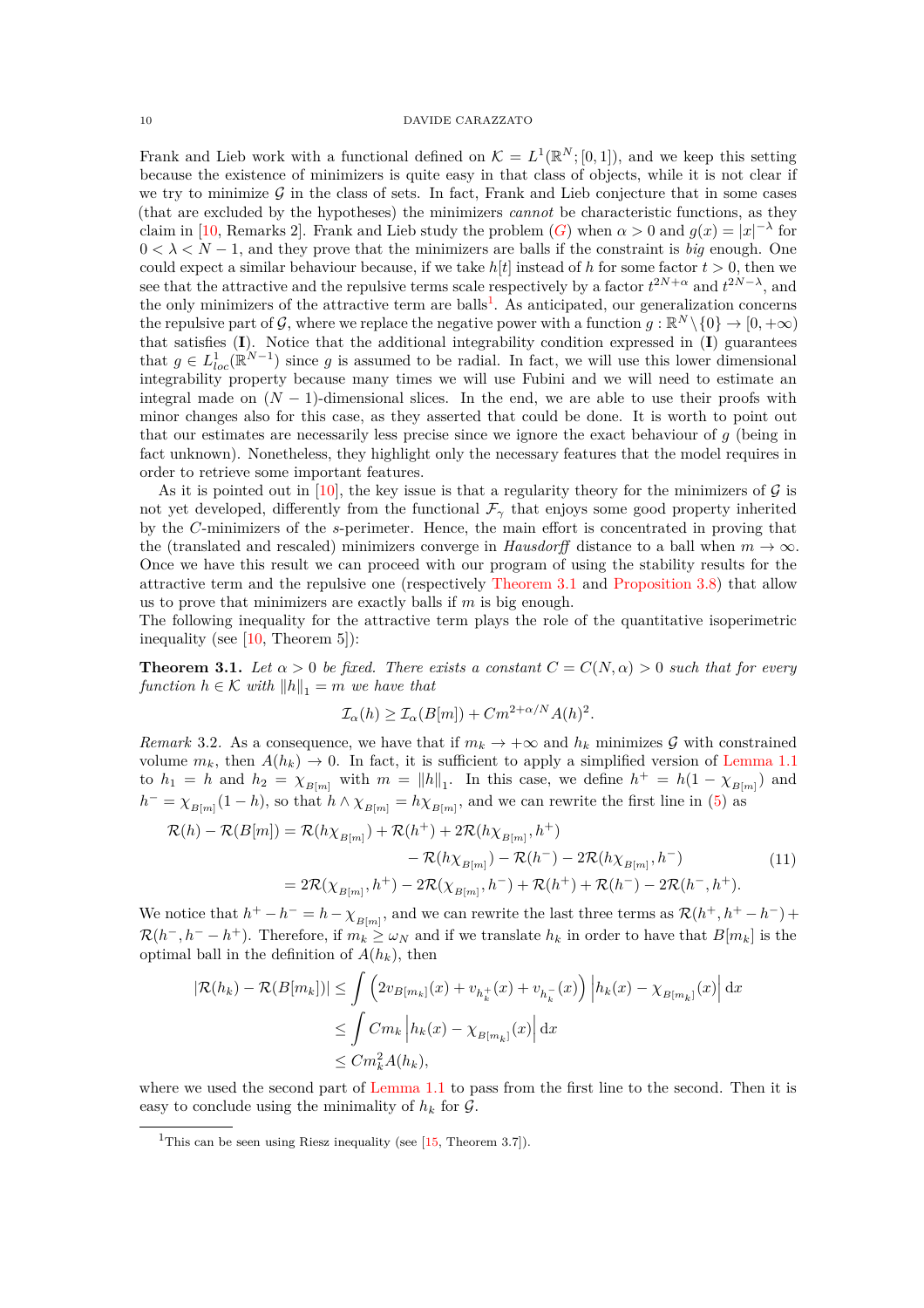It is useful to have a good diameter bound for the support of any minimizer of  $\mathcal G$  with fixed mass, that is contained in the following lemma (whose analogue in the paper is called Lemma 16). To abbreviate the notation, we will always call it *diameter of h* in place of "diameter of the support of *h*".

<span id="page-10-3"></span>**Lemma 3.3.** *Let*  $\alpha > 0$  *be fixed and let*  $g : \mathbb{R}^N \setminus \{0\} \to [0, +\infty)$  *be a function satisfying* (**H**). *There exists a constant*  $C = C(\alpha, g, N) > 0$  *such that, for any minimizer*  $h \in \mathcal{K}$  *of* G *with constrained volume*  $||h||_1 = m \geq \omega_N$ *, we have that* 

<span id="page-10-1"></span>
$$
\dim h \le C m^{1/N}.\tag{12}
$$

*Proof.* We proceed by contradiction. Let us suppose that there exists a sequence of functions  $h_k \in \mathcal{K}$  such that  $d_k = \text{diam } h_k > k ||h_k||_1^{1/N}$  $\int_1^{1/N}$  and  $h_k$  minimizes  $\mathcal G$  with volume constraint  $m_k =$  $||h_k||_1 \ge \omega_N$ . For each *k* we rotate the function  $h_k$  in order to have that  $d_k = \text{diam}(\pi(\text{supp } h_k))$ where  $\pi : \mathbb{R}^N \to \mathbb{R}$  is the orthogonal projection on the first axis. We further translate it in order to have

$$
\int_{\{\langle x,e_1\rangle<0\}} h_k(x) \mathrm{d} x = m_k/2.
$$

If necessary, we substitute  $h_k$  with the function  $\tilde{h}_k$  defined as  $\tilde{h}_k((x_1, x')) \coloneqq h_k((-x_1, x'))$  for all  $(x_1, x') \in \mathbb{R} \times \mathbb{R}^{N-1}$ , in order to have

$$
\sup\left\{ \langle x, e_1 \rangle : x \in \operatorname{supp} h_k \right\} \ge d_k/2.
$$

Thus, we can choose a point  $t_k \in (0, d_k/2)$  such that  $0 < \int_{\{x_1 > t_k\}} h_k(z) dz < m_k/5$ . Then we cut the functions with the hyperplane  $\{(x, e_1) = t_k\}$  and compare them with the original ones: if  $u_k = h_k \chi_{\{x_1 < t_k\}}, \eta_k = \int_{\{x_1 > t_k\}} h_k(x) dx$  and  $\lambda_k = (1 - \eta_k/m_k)^{-1/N}$ , then

$$
G(h_k) \leq G(u_k[\lambda_k]) = \mathcal{I}_{\alpha}(u_k[\lambda_k]) + \mathcal{R}(u_k[\lambda_k])
$$
  
\n
$$
\leq \lambda_k^{2N+\alpha} \mathcal{I}_{\alpha}(u_k) + \lambda_k^{2N} \mathcal{R}(u_k)
$$
  
\n
$$
\leq \lambda_k^{2N+\alpha} \mathcal{I}_{\alpha}(h_k) - \lambda_k^{2N+\alpha} \frac{m_k}{2} \eta_k t_k^{\alpha} + \lambda_k^{2N} \mathcal{R}(h_k).
$$
\n(13)

Rearranging that inequality we obtain the following relation:

$$
(\lambda_k^{2N+\alpha} - 1)\mathcal{I}_{\alpha}(h_k) + (\lambda_k^{2N} - 1)\mathcal{R}(h_k) \ge \lambda_k^{2N+\alpha} \frac{m_k \eta_k t_k^{\alpha}}{2} \ge \frac{m_k^2 t_k^{\alpha}}{2} \frac{\eta_k}{m_k}.
$$

Using that  $\eta_k/m_k \leq 1/5$  we can apply the (local) Lipschitz property of the factors in the left hand side to arrive to the following inequality, where we already simplified the positive factor  $\eta_k/m_k$ :

$$
m_k^2 t_k^{\alpha} \le C(N, \alpha) \mathcal{I}_{\alpha}(h_k) + C(N) \mathcal{R}(h_k).
$$

We assumed by contradiction that  $d_k > km_k^{1/N}$ , so using the previous inequality with  $3t_k > km_k^{1/N}$ <br>and comparing the energy of  $h_k$  with  $\mathcal{G}(B[m_k])$  we obtain that

<span id="page-10-0"></span>
$$
k^{\alpha} m_k^{2+\alpha/N} \le C(N,\alpha)\mathcal{G}(h_k) \le C(N,\alpha)\mathcal{G}(B[m_k]).
$$
\n(14)

We can apply [Lemma 1.1](#page-3-1) since  $m_k \geq \omega_N$  and see that

$$
\mathcal{G}(B[m_k]) = \mathcal{I}_{\alpha}(B[m_k]) + \mathcal{R}(B[m_k]) \leq \left(\text{diam}(B[m_k])\right)^{\alpha} m_k^2 + C(g)m_k^2. \tag{15}
$$

We can plug this inequality into [\(14\)](#page-10-0) and obtain that  $k^{\alpha} m_k^{2+\alpha/N} \leq C(\alpha, g, N) m_k^{2+\alpha/N}$  $\int_k^{2+\alpha/N}$ , that cannot hold if *k* is large enough. Therefore we arrived to a contradiction, and then the thesis holds with a constant  $C = C(\alpha, g, N) > 0$ .

*Remark* 3.4*.* Notice that the previous proof provides an explicit upper bound for the diameter that could be expressed in terms of the other constants appearing in the various inequalities.

<span id="page-10-2"></span>*Remark* 3.5*.* With the previous computations we can see that, even if we do not have a priori a minimizer, we know that the only possible candidates have the diameter bound resulting from the lemma. In fact, the only energy comparison that we made was  $\mathcal{G}(h) \leq \mathcal{G}(B[m])$ . Thus, it is sufficient to consider a candidate *h* with that energy inequality and cut it with the proper hyperplanes to find a better competitor that satisfies  $(12)$ .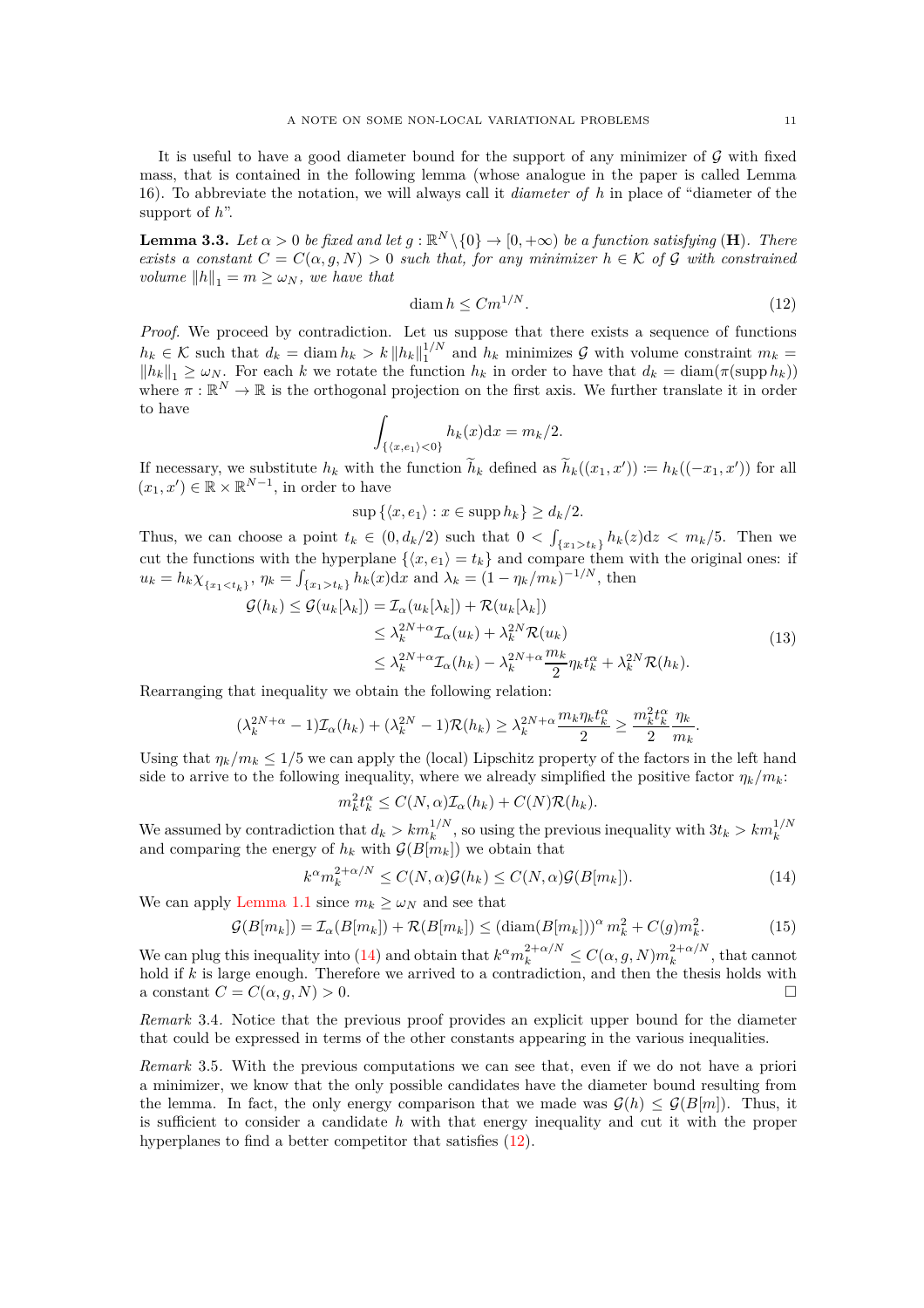<span id="page-11-1"></span>**Theorem 3.6.** *Let*  $m > 0$  *and*  $\alpha > 0$  *be assigned and let*  $g : \mathbb{R}^N \setminus \{0\} \to [0, +\infty)$  *be a function satisfying* (**H**)*. Then there exists a minimizer*  $h \in \mathcal{K}$  *of* G *with constrained volume*  $||h||_1 = m$ *.* 

*Proof.* Let us take a minimizing sequence  $h_k \in \mathcal{K}$  for G with  $||h_k||_1 = m$ . Thanks to [Remark 3.5](#page-10-2) we can suppose without loss of generality that supp  $h_k \in B(0,R)$  with  $R > 0$  being a constant depending on *m*, *N*, *g* and *α*. Since  $|h_k| \leq 1$ , then up to subsequences  $h_k \stackrel{*}{\rightharpoonup} h$  in  $L^{\infty}$  for some  $h \in L^{\infty}$ . Moreover, also  $H_k(x, y) = h_k(x)h_k(y)$  weakly- $*$  converge to  $H(x, y) = h(x)h(y)$ since we can approximate strongly in  $L^1$  any test function  $\phi \in L^1(\mathbb{R}^N \times \mathbb{R}^N)$  with functions of the form  $\sum_{i\in J}\phi_{1,i}(x)\phi_{2,i}(y)$  with *J* finite. This is sufficient to conclude using a standard lower semicontinuity argument because the map  $(x, y) \mapsto |x - y|^{\alpha} + g(x - y)$  is of class  $L^1_{loc}(\mathbb{R}^N \times \mathbb{R}^N)$ and supp  $H_k \subset B(0, R) \times B(0, R)$ . Notice that the boundedness of the supports also guarantees that the  $L^1$  constraint is satisfied by *h*.

*Remark* 3.7*.* One can notice that [Remark 3.2,](#page-9-2) [Lemma 3.3](#page-10-3) and [Theorem 3.6](#page-11-1) hold without the stronger integrability condition stated in (**I**). This ensures that, even if  $g(x) = |x|^{-\lambda}$  with  $N - 1 \le$  $\lambda \langle N \rangle$ , we still have that the minimizers exist<sup>[2](#page-11-2)</sup>, they have bounded diameter and they converge in  $L^1$  to a ball as the volume constraint goes to  $+\infty$ .

The next proposition is the analogue of [\[10,](#page-18-5) Proposition 7]. Our result is weaker, nevertheless it is sufficient to make the successive arguments work. Notice that our proof is different and more robust since it uses much fewer properties of the repulsive kernel. This result is in the same spirit of [Proposition 2.15](#page-7-2) since in both cases we compare the energy of competitor that is close to a ball in a suitable sense with the energy of the ball itself.

<span id="page-11-0"></span>**Proposition 3.8.** Let  $g : \mathbb{R}^N \setminus \{0\} \to [0, +\infty)$  be a function satisfying (**I**). There exists  $C(g, N) >$ 0 *such that, for every*  $\theta \in [0, 1/3]$  *and for every function*  $h \in \mathcal{K}$  *with* 

$$
||h||_1 = m \ge \omega_N \quad \text{and} \quad \chi_{(1-\theta)B[m]} \le h \le \chi_{(1+\theta)B[m]},
$$

*we have that*  $\mathcal{R}(h) \geq \mathcal{R}(B[m]) - C(g, N)m^2\theta^2$ .

*Proof.* We denote by *R* the radius of *B*[*m*] (notice that  $R \ge 1$  since  $m \ge \omega_N$ ) and we rewrite the quantity  $\mathcal{R}(h) - \mathcal{R}(B[m])$  as in [\(11\)](#page-9-3). This is useful because *h* and  $\chi_{B[m]}$  are very close, and this produces many cancellations. For the sake of brevity we denote by  $\mu^+$  and  $\mu^-$  respectively the measures  $\mu^+ := h^+ \mathcal{L}^N$  and  $\mu^- := h^- \mathcal{L}^N$ , where  $h^+$  and  $h^-$  are the functions appearing in [\(11\)](#page-9-3). Then using the function  $\psi$  defined in [\(2\)](#page-2-1) we have that

$$
\mathcal{R}(h) - \mathcal{R}(B[m]) \ge 2 \int_{\mathbb{R}^N} \psi(R, |x|) d\mu^+(x) - 2 \int_{\mathbb{R}^N} \psi(R, |x|) d\mu^-(x) - \mathcal{R}(h^+ + h^-)
$$
  
= 
$$
2 \int (\psi(R, |x|) - \psi(R, R)) d\mu^+ - 2 \int (\psi(R, |x|) - \psi(R, R)) d\mu^- - \mathcal{R}(h^+ + h^-),
$$

where we used that  $\int h^{+}(x)dx = \int h^{-}(x)dx$ . We concentrate ourselves on the last term: if  $A = B(0, (1 + \theta)R) \setminus B(0, (1 - \theta)R)$ , then  $\mathcal{R}(h^+ + h^-) \leq \mathcal{R}(A) = \int_A v_A(x)dx$ . By symmetry we can estimate  $v_A(x)$  only for points of the form  $x = s e_1 \in A$ . Moreover, we clearly have that  $v_A(x) = v_{A\setminus\mathcal{O}}(x) + v_{A\cap\mathcal{O}}(x)$ , where  $Q = Q_N(x, 1/2)$ . We can easily bound the volume of *A* using that  $\theta \in [0, 1/3]$ :

<span id="page-11-3"></span>
$$
|A| = |B(0, (1+\theta)R)| - |B(0, (1-\theta)R)| = \omega_N ((1+\theta)^N - (1-\theta)^N) R^N \le C_N \theta R^N, \qquad (16)
$$

and then we have that  $v_{A\setminus Q}(x) \leq g(1/2)C_N\theta R^N$ . Moreover it is immediate to see that, if we denote any point  $x \in \mathbb{R}^N$  by  $x = (x_1, x') \in \mathbb{R} \times \mathbb{R}^{N-1}$ , then the bound on  $\theta$  implies that

$$
\mathcal{H}^1(A \cap Q \cap \{x' = y'\}) \le C_N \theta R \qquad \forall y' \in \mathbb{R}^{N-1}.
$$

<span id="page-11-2"></span><sup>&</sup>lt;sup>2</sup>And they could possibly be different from characteristic functions of sets.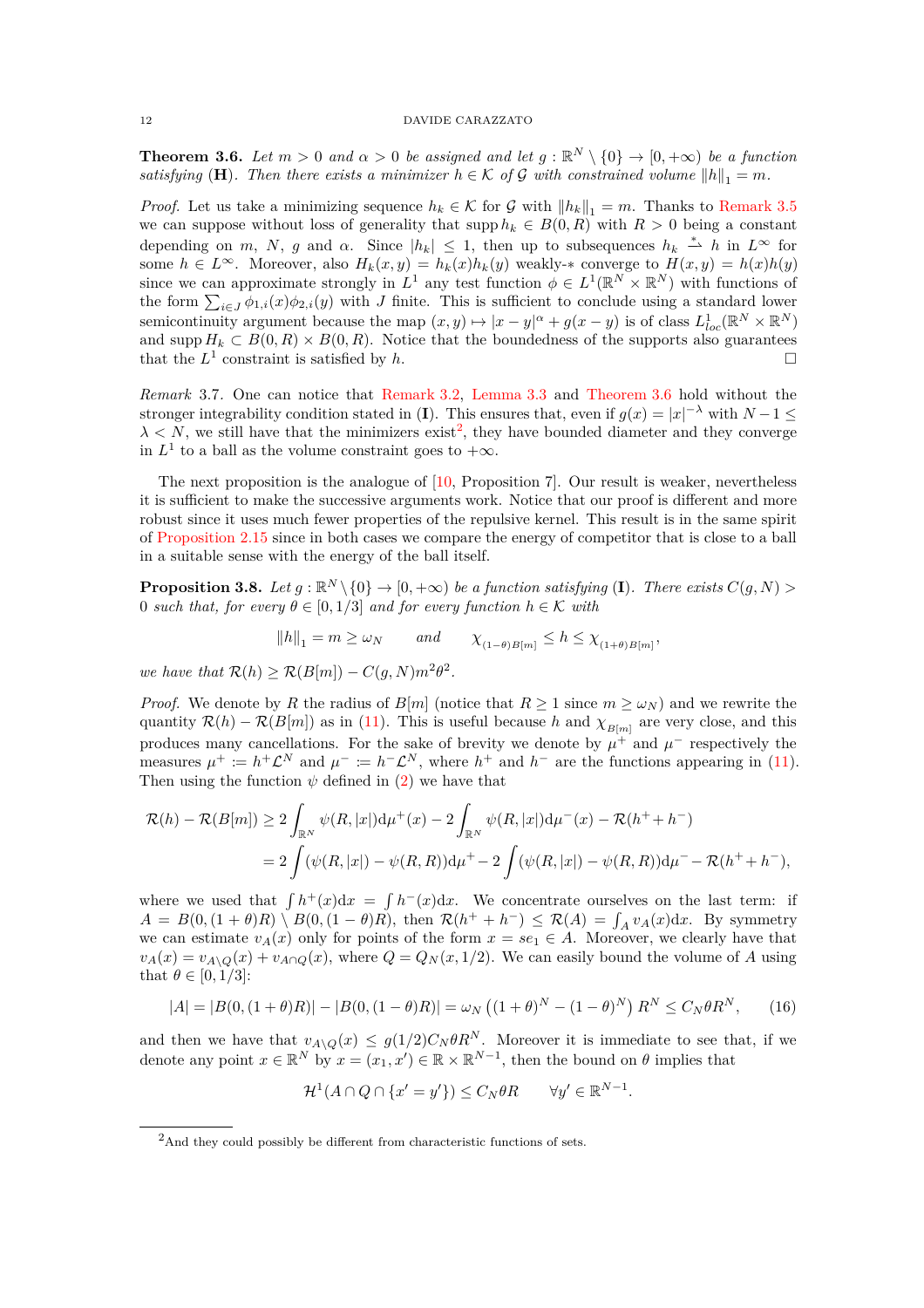Hence, defining  $d = C_N \theta R$  to be the right hand side of the previous inequality, we can use the monotonicity of *g* to see that

$$
v_{A \cap Q}(x) = \int_{A \cap Q} g(x - y) dy \le \int_{Q_{N-1}(0,1/2)} \int_{-d/2}^{d/2} g((s, y')) ds dy'
$$
  

$$
\le d \int_{Q_{N-1}(0,1/2)} g((0, y')) dy' \le C(g, N) \theta R,
$$

where we used that  $g \in L^1_{loc}(\mathbb{R}^{N-1})$  in the last inequality. Combining it with [\(16\)](#page-11-3) and using that  $R \geq 1$  we have that  $\mathcal{R}(h^+ + h^-) \leq \mathcal{R}(A) \leq C(g, N) \theta^2 R^{2N}$ .

With very similar computations, taking translations of balls instead of dilations, one can see that *N*−1

$$
|\psi(R,|x|) - \psi(R,R)| \le C(g,N)\theta R(1 + R^{N-1}) \qquad \forall x \in A,
$$

where one needs to use the  $(N-1)$ -dimensional version of the  $L^{\infty}$  bound present in [Lemma 1.1](#page-3-1) that holds because, as we observed at the beginning of this section,  $g \in L^1_{loc}(\mathbb{R}^{N-1})$ :

<span id="page-12-3"></span>
$$
\int_{E'} g(x)d\mathcal{H}^{N-1}(x) \le C(g)\mathcal{H}^{N-1}(E') \qquad \forall E' \subset \mathbb{R}^{N-1} \times \{0\} \text{ with } \mathcal{H}^{N-1}(E') \ge \omega_{N-1}.\tag{17}
$$

Putting together the inequalities for all of the terms, using that  $R \geq 1$  and exploiting again [\(16\)](#page-11-3) together with the fact that  $(\text{supp } h^+ \cup \text{supp } h^-) \subset A$ , we arrive to the conclusion:

$$
\mathcal{R}(h) - \mathcal{R}(B[m]) \ge -C(g, N)\theta^2 R^{2N} = -C(g, N)\theta^2 m^2.
$$

The following is a simple technical lemma concerning the function  $\Phi_m$  defined in [\(3\)](#page-2-2):

<span id="page-12-4"></span>**Lemma 3.9.** *Let*  $\alpha > 0$  *be fixed and let*  $g : \mathbb{R}^N \setminus \{0\} \to [0, +\infty)$  *be a function satisfying* (**I**)*. There exist two constants*  $m_0 = m_0(\alpha, g, N) > 0$  *and*  $C = C(\alpha, g, N) > 0$  *such that for every*  $m \geq m_0$  *we have that*

$$
\Phi_m(r) \le \Phi_m(R) \quad \text{if } r \le R \qquad \text{and} \qquad \Phi_m(r) \ge \Phi_m(R) \quad \text{if } r \ge R,\tag{18}
$$

$$
|\Phi_m(r) - \Phi_m(R)| \ge CR^{N+\alpha-1} \min\{|r - R|, R\} \qquad \forall r \ge 0,
$$
\n(19)

*where*  $R$  *is the radius of*  $B[m]$ *.* 

*Proof.* First of all we change variable in the definition of  $\Phi_m$ :

$$
\Phi_m(r) = R^{N+\alpha} \int_B \left| \frac{r}{R} e_1 - x \right|^\alpha \mathrm{d}x + R^N \int_B g \left( r e_1 - Rx \right) \mathrm{d}x.
$$

Now we take  $m_0 \geq \omega_N$  (thus  $R \geq 1$ ) and we see that the following inequalities hold true

$$
\Phi_m(r) - \Phi_m(R) = R^{N+\alpha}(\varphi(r/R) - \varphi(1))
$$

$$
+ R^N \int_B \left[ g\left( R\left(\frac{r}{R}e_1 - x\right) \right) - g(R(e_1 - x)) \right] dx \tag{20}
$$

$$
\geq R^{N+\alpha}(\varphi(r/R) - \varphi(1)) - C(g)R^N,
$$

<span id="page-12-2"></span>and in the same way

$$
\Phi_m(R) - \Phi_m(r) \ge R^{N+\alpha}(\varphi(1) - \varphi(r/R)) - C(g)R^N.
$$

Moreover, using the change of variables  $x = te_1 - y$ , it is easy to see that

$$
\varphi'(t) = \alpha \int_B (t - \langle y, e_1 \rangle)|te_1 - y|^{\alpha - 2} dy = \alpha \int_{te_1 - B} \langle x, e_1 \rangle |x|^{\alpha - 2} dx,
$$

and therefore using the symmetry of *B* we have that  $\varphi$  is of class  $C^1$ , with strictly positive derivative at each point  $t > 0$ . We will denote by  $C(\alpha) > 0$  a constant such that  $\varphi'(t) > C(\alpha)$  for all  $t \in [1/3, 4/3]$ . From the previous observations it follows immediately that both [\(18\)](#page-12-0) and [\(19\)](#page-12-1) are valid for  $|r - R| \geq R/3$  if we take  $m_0$  big enough to have that

$$
C(g) \le \frac{1}{2} R^{\alpha} \min{\{\varphi(4/3) - \varphi(1), \varphi(1) - \varphi(1/3)\}}.
$$

<span id="page-12-1"></span><span id="page-12-0"></span> $\Box$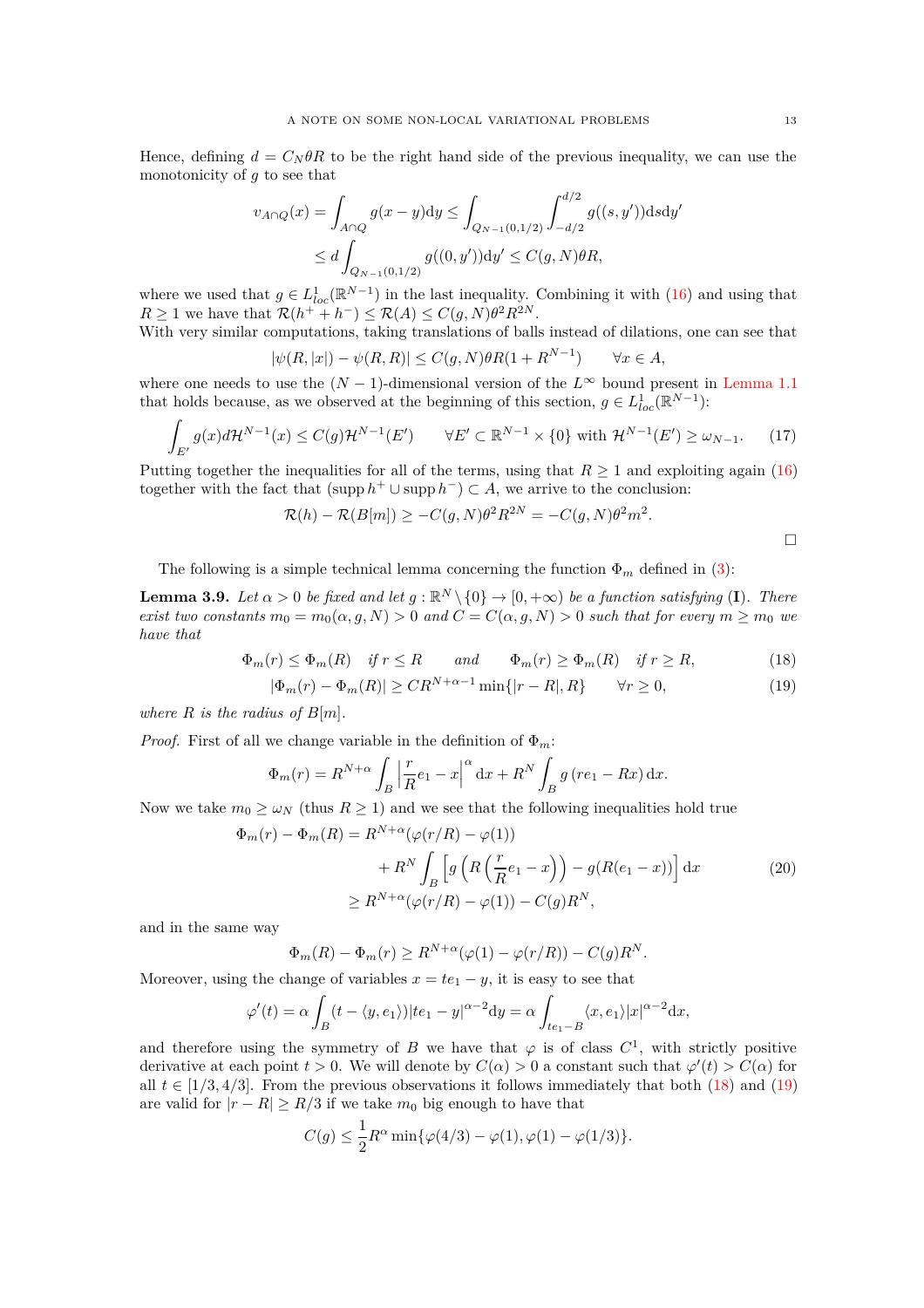Now we concentrate ourselves on the case  $|r - R| \leq R/3$ . We treat more carefully the repulsive terms in  $(20)$ , that coincide with

<span id="page-13-1"></span>
$$
D := \int_{re_1 - B[m]} g(x) dx - \int_{Re_1 - B[m]} g(x) dx.
$$
 (21)

Let us define  $\theta = (r - R)/R$ ,  $E = Re_1 - B[m]$  and let  $l = span\{e_1\}$ . Looking at [Figure 1](#page-13-0) to better understand the situation, it is immediate to see that

$$
\mathcal{H}^1((E\Delta(\theta Re_1 + E)) \cap (x+l)) \le 2|\theta|R \qquad \forall x \in \mathbb{R}^N.
$$

Hence we use that  $g \in L^1_{loc}(\mathbb{R}^{N-1})$  to get

$$
|D| \le (2N-2)\omega_{N-2}|\theta|R \int_{-1}^{1} g(se_1)s^{N-2}\mathrm{d}s + g(e_1)|E\Delta(\theta Re_1 + E)| \le C(g, N)|\theta|(R + R^N),
$$

<span id="page-13-0"></span>

Figure 1. The highlighted region corresponds to the set *E*, while *O* is the origin of the coordinates used in [\(21\)](#page-13-1).

where we used twice the cylindrical coordinates around the  $e_1$  axis. Hence we obtain both  $(18)$ and [\(19\)](#page-12-1) if we plug this inequality for |*D*| into the first line of [\(20\)](#page-12-2) and use that  $\varphi'(t) \ge C(\alpha) > 0$ for  $t \in [1/3, 4/3]$ .

The key estimate, where the integrability property required in (**I**) is fully used, is contained in the following lemma (which is labelled as Lemma 15 in Frank and Lieb's article). With this lemma we gain control on *v<sup>h</sup>* out of a geometric constraint on the support of *h*.

<span id="page-13-3"></span>**Lemma 3.10.** *Let*  $g : \mathbb{R}^N \setminus \{0\} \to [0, +\infty)$  *be a function satisfying* (I). There exists a positive *constant*  $C(g, N)$  *such that, for any*  $R \geq 1$ *, any*  $\theta \in [0, 1]$  *and any function*  $h \in K$  *that satisfies* supp  $h \subset B(0, (1+\theta)R) \setminus B(0, (1-\theta)R)$ *, we have that* 

<span id="page-13-2"></span>
$$
||v_h||_{\infty} = \sup_{x \in \mathbb{R}^N} \int g(x - y)h(y)dy \le C(g, N)\theta R^N.
$$
 (22)

*Remark* 3.11*.* Our proof goes on quite like that of Frank and Lieb's lemma, but we provide a very rough estimate, where *h* does not to appear explicitly in the right hand side. Besides this inequality might seem very bad, notice that if we take  $h = \chi_{B(0,(1+\theta)R)} - \chi_{B(0,(1-\theta)R)}$  then we see that the bound must be linear in  $\theta$  for  $\theta \to 0$ : the left hand side of  $(22)$  is larger than  $\int g(y)h(y)dy$ , that is larger than  $C_N g((1 + \theta)R) \theta R^N$  for some dimensional constant  $C_N > 0$ .

*Proof.* We define the annulus  $A := B(0, (1 + \theta)R) \setminus B(0, (1 - \theta)R)$ , and since  $|A| = \omega_N R^N((1 + \theta)R)$  $(\theta)^N - (1 - \theta)^N$  we notice that there exists a constant  $C_N > 0$  such that  $C_N^{-1}|A| \leq \theta R^N \leq C_N|A|$ . Without loss of generality we can suppose that  $|A| \leq \epsilon_N$  for every fixed  $\epsilon_N < \omega_N$ : if the other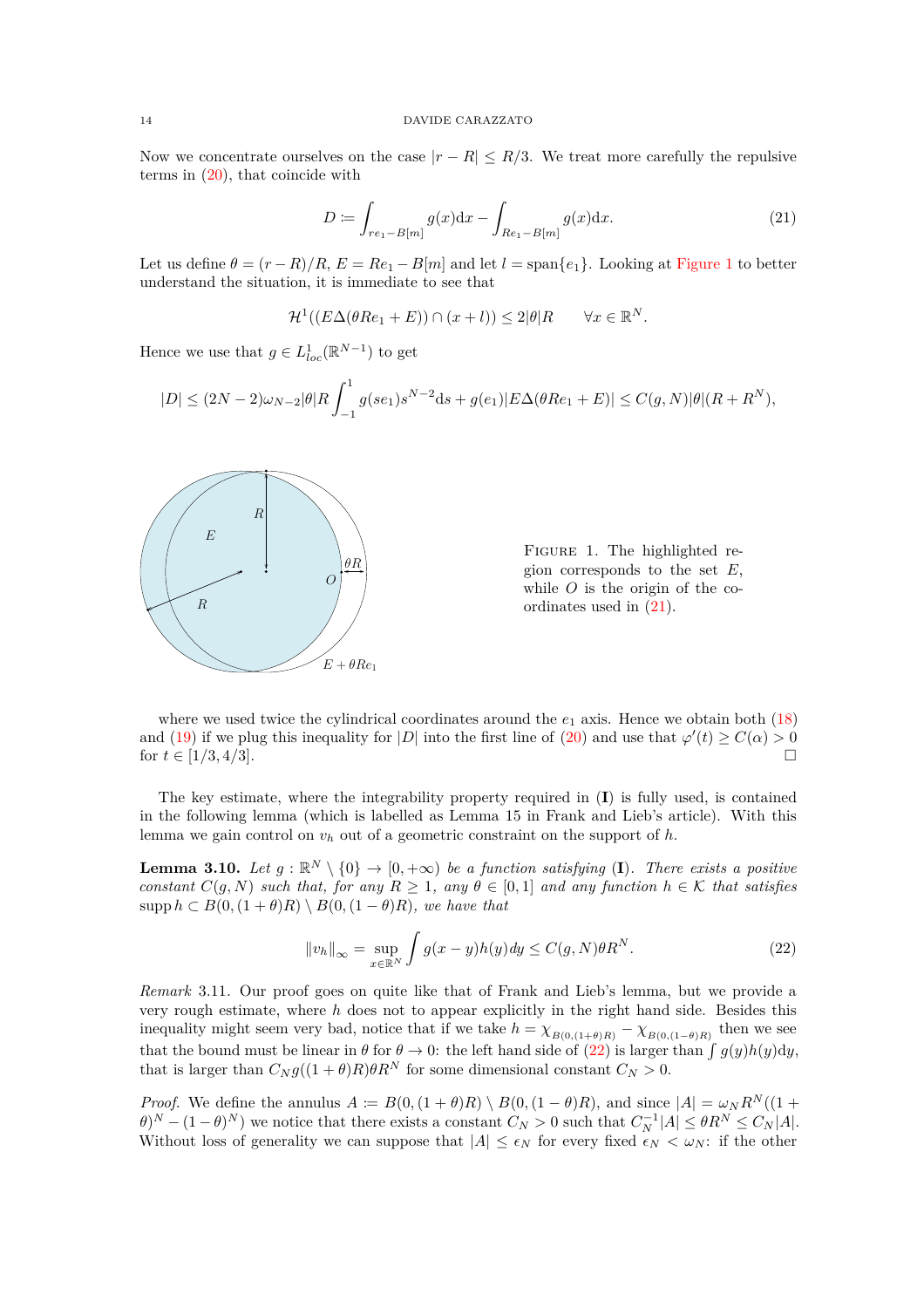case holds, then we denote by  $r_N$  the radius of  $B[\epsilon_N]$ , and we get

$$
\sup_{x \in \mathbb{R}^N} \int g(x - y)h(y)dy \le \int_{B[[A]]} g(y)dy = \int_{B[\epsilon_N]} g(y)dy + \int_{B[[A]] \setminus B[\epsilon_N]} g(y)dy
$$
  
\n
$$
\le C(g) + g(r_N e_1)|A|
$$
  
\n
$$
= \frac{C(g)}{|A|} |A| + g(r_N e_1)|A|
$$
  
\n
$$
\le \left(\frac{C(g)}{\epsilon_N} + g(r_N e_1)\right)|A|,
$$
\n(23)

that is the desired result since  $|A| \leq C_N \theta R^N$ . The value of  $\epsilon_N$  will be fixed later, but it is important to keep in mind that  $|A|$  can be taken arbitrarily small. Thus, we need to prove  $(22)$ exploiting the particular shape of *A*. In the end, it is sufficient to estimate the following quantity:

$$
S := \int_{[-R/2, R/2]^{N-1}} \int_{[-C_N \theta R, C_N \theta R]} g((y', t)) \mathrm{d}y' \mathrm{d}t,
$$

where  $C_N > 0$  is a geometric constant. In fact, by compactness there exist a constant  $K_N > 0$ and a family  $\{q_1, \ldots, q_{K_N}\}$  of  $(N-1)$ -dimensional cubes embedded in  $\mathbb{R}^N$  such that

- the center  $c_j$  of  $q_j$  belongs to  $\partial B(0, R)$  for all *j*;
- their sides have length  $R/2$ ;
- for every  $1 \leq j \leq K_N$  we have that  $q_j \cap \text{Int}(B(0,R)) = \emptyset$ ;
- if  $D_j = \{tc_j + y : t > -1, y \in q_j\}$  and  $\pi_j^{\perp}$  is the orthogonal projection onto span $\{c_j\}^{\perp}$ , then we define the map  $\pi_j: D_j \to \mathbb{R}^N$  as

$$
\pi_j(x) = \pi_j^{\perp}(x - c_j) + c_j \sqrt{1 - \frac{|\pi^{\perp}(x - c_j)|^2}{R^2}},
$$

so that  $\bigcup_{j=1}^{K_N} \pi_j(q_j) = \partial B(0, R)$ , namely they "cover"  $\partial B(0, R)$ . Notice that the map  $\pi_j$ is just pushing the points of  $D_j$  onto  $\partial B(0, R)$  as shown in the left picture in [Figure 2.](#page-15-0)

Then, thanks to the positivity of *g* we can replace the "curved slabs"  $A \cap D_j$  with some flat slabs *F*<sup>j</sup> (the smallest *N*-dimensional rectangle containing  $A \cap D_j$  with sides parallel or orthogonal to *q<sup>j</sup>* ):

$$
\int g(x-y)h(y)dy \le \sum_{j=1}^{K_N} \int_{D_j \cap A} g(x-y)h(y)dy
$$
\n
$$
\le \sum_{j=1}^{K_N} \int_{F_j} g(x-y)dy
$$
\n
$$
\le K_N \int_{[-R/2, R/2]^{N-1}} \int_{[-C_N \theta R, C_N \theta R]} g((y', t))dy'dt,
$$
\n(24)

<span id="page-14-0"></span>where we used the monotonicity of *g* to pass from the second to the third line. We also highlight that  $F_j$  has thickness smaller than  $C_N \theta R$  for some constant  $C_N$  (see [Figure 2,](#page-15-0) on the right). In fact, if  $\theta \leq 1/10$  this is clearly true, and we know that  $\theta \leq C_N |A|/R^N$ . Since  $R \geq 1$  and  $|A| \leq \epsilon_N$ , we can choose  $\epsilon_N$  so that  $\theta \leq 1/10$ . Then from [\(24\)](#page-14-0) it is clear that we need only to control the quantity *S* defined before.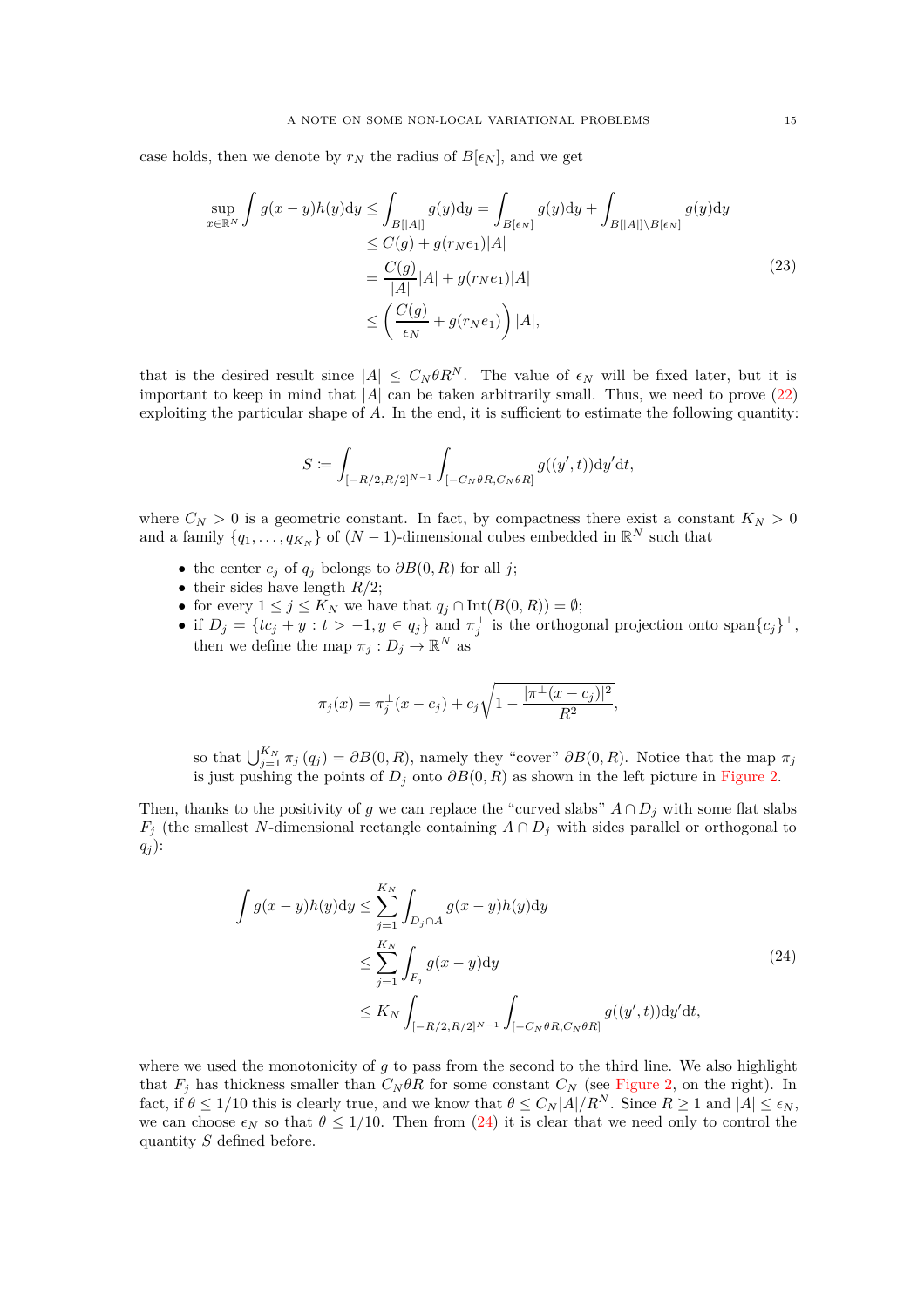<span id="page-15-0"></span>



FIGURE 2. The image on the left represents the map  $\pi_j$  with the red arrows, the cube  $q_i$  that is the horizontal segment, and one part of the boundary of the annulus  $A$ . In the figure on the right, the cube  $q_j$  is represented by the red vertical segment, while the points  $x_1, x_2, x_3, x_4$  denote the corners (since the figure is in 2D) of the outer part of what we call "curved slab".

Since *g* is radial and radially decreasing and radial we have that

$$
S\leq \int_{[-R/2,R/2]^{N-1}}\int_{[-C_N\theta R,C_N\theta R]}g((y',0))\mathrm{d}y'\mathrm{d}t=2C_N\theta R\int_{[-R/2,R/2]^{N-1}}g((y',0))\mathrm{d}y'.
$$

Moreover, since  $g \in L^1_{loc}(\mathbb{R}^{N-1})$  and  $R \geq 1$  we can apply again the strong  $L^{\infty}$  bound [\(17\)](#page-12-3) to conclude that

<span id="page-15-2"></span>
$$
S \le C_N \theta R \cdot C' R^{N-1} = C'' \theta R^N,
$$

where of course the constant  $C''$  depends only on  $g$  and the space dimension  $N$ .

We report for convenience the statement of [\[10,](#page-18-5) Lemma 14], that permits to modify a function in order to make it closer to the characteristic function of a ball.

<span id="page-15-1"></span>**Lemma 3.12.** *Let*  $h \in \mathcal{K}$  *be a function with*  $||h||_1 = m$ *, and let*  $\theta \in [0,1]$ *. Then there exists*  $h' \in \mathcal{K}$ *with the following properties*

$$
\|h'\|_1 = \|h\|_1,\tag{25}
$$

$$
\chi_{(1-\theta)B[m]} \le h' \le \chi_{(1+\theta)B[m]},\tag{26}
$$

$$
h'(x) \le h(x) \text{ for } x \notin B[m], \quad h'(x) \ge h(x) \text{ for } x \in B[m],
$$
\n
$$
(27)
$$

$$
\int |h' - \chi_{B[m]}| dx \le \int |h - \chi_{B[m]}| dx,
$$
\n(28)

$$
\int |h - h'| dx \le 2 \int_E |h - h'| dx \quad \text{where } E = (1 - \theta)B[m] \cup (\mathbb{R}^N \setminus (1 + \theta)B[m]). \tag{29}
$$

The following proposition contains the most delicate estimates, and it provides a bound on the Hausdorff distance between supp  $|h - \chi_{B[m]}|$  and  $\partial B[m]$  depending only on  $||h - \chi_{B[m]}||_1$  and on  $m$ . This kind of bound is clearly something special, that holds for minimizers but not for a generic function *h*. The proof that we are going to write is a simple adaptation of the one present in [\[10\]](#page-18-5), where we make some minor changes due to our different estimates. We also point out that Frank and Lieb's proof relies on the fact that  $\mathcal{R}(f) \geq 0$  for any  $f \in L^1 \cap L^{\infty}$  with bounded support and  $\int f dx = 0$ . This is true if  $g(x) = |x|^{-\lambda}$  for  $\lambda \in (0, N)$ , but not in general. We do not use this property, and thus we are able to prove the theorem in wider generality.

<span id="page-15-7"></span>**Proposition 3.13.** Let  $\alpha > 0$  be fixed and let  $g : \mathbb{R}^N \setminus \{0\} \to [0, +\infty)$  be a function satisfying (I). *There exist two constants*  $C_0 = C_0(\alpha, g, N) > 0$  *and*  $m_0 = m_0(\alpha, g, N) > 0$  *such that, for every minimizer*  $h \in \mathcal{K}$  *of* G *with constrained "mass"*  $||h||_1 = m > m_0$ , we have that

$$
\chi_{(1-C_0A(h))B[m]} \leq h \leq \chi_{(1+C_0A(h))B[m]}
$$

<span id="page-15-6"></span><span id="page-15-5"></span><span id="page-15-4"></span><span id="page-15-3"></span>*.*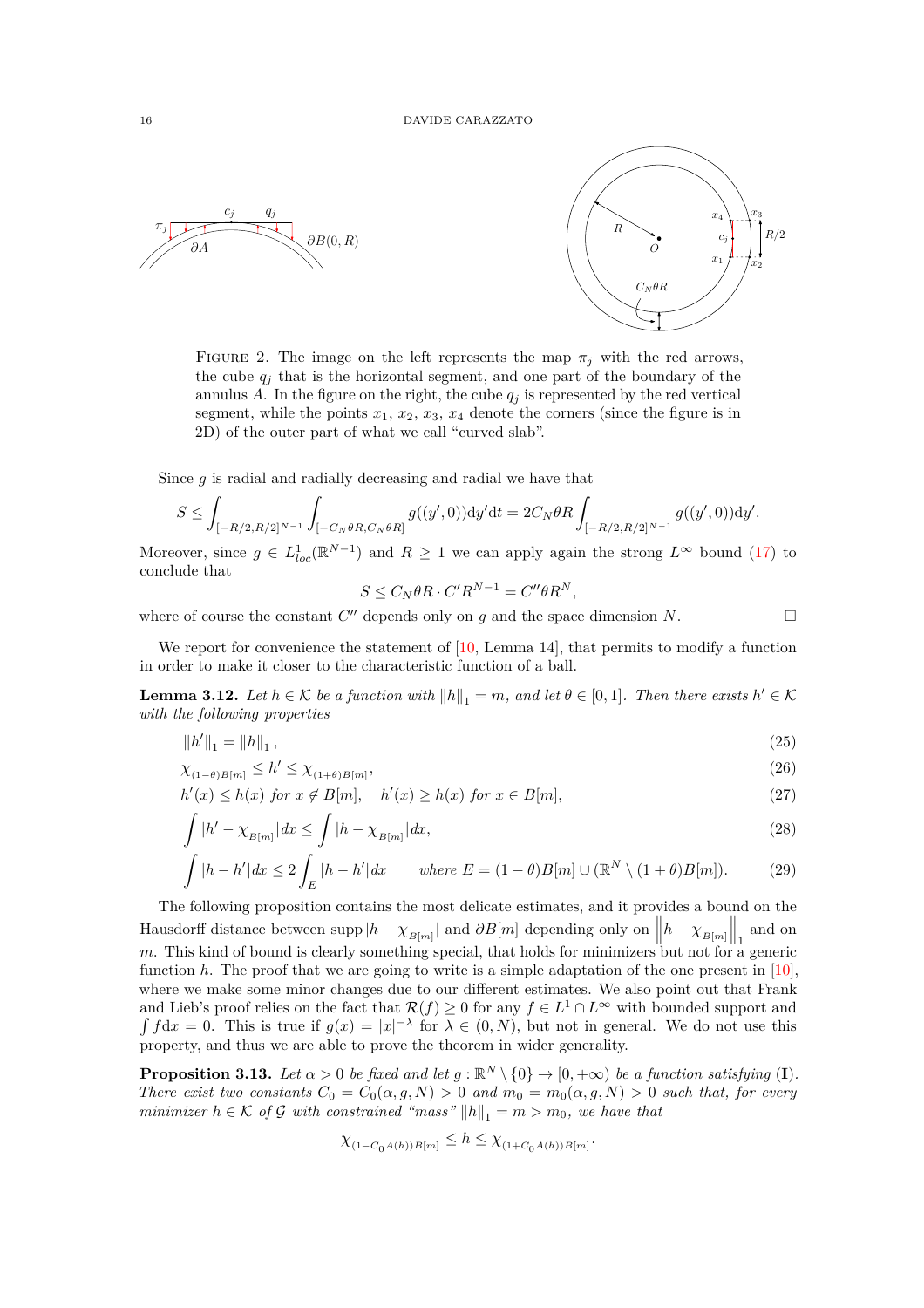*Proof.* The strategy is to build a sequence of competitors out of a given minimizer and estimate precisely the difference in energy between them and the minimizer.

We will determine later the value of the constants  $C_0$  and  $m_0$ , for now let us fix a minimizer  $h_0$ with  $||h_0||_1 = m > m_0$  (that is also the first element of the sequence) and let us properly translate it in order to have that the optimal asymmetry ball is centered in 0. The following elements of the sequence are defined applying [Lemma 3.12:](#page-15-1) if  $h_k$  has already been built, then  $h_{k+1}$  is produced applying that lemma to  $h = h_k$  and  $\theta = 2^{-k}$ . Now we can study the energy difference between two consecutive functions in the sequence, where the idea is to isolate the terms involving  $h_{k+1} - h_k$ and to make appear the asymmetry of  $h_k$  and  $h_{k+1}$  in order to use the previous inequalities:

$$
\mathcal{G}(h_{k+1}) - \mathcal{G}(h_k) = \mathcal{G}(h_{k+1} - h_k, h_{k+1}) + \mathcal{G}(h_k, h_{k+1}) + \mathcal{G}(h_{k+1} - h_k, h_k) - \mathcal{G}(h_{k+1}, h_k)
$$
  
=  $\mathcal{G}(h_{k+1} - h_k, h_{k+1} - \chi_{B[m]}) + \mathcal{G}(h_{k+1} - h_k, h_k - \chi_{B[m]})$   
+  $2\mathcal{G}(h_{k+1} - h_k, \chi_{B[m]})$ .

We treat the last term exploiting the comparison estimate of [Lemma 3.9](#page-12-4) and the properties  $(25)$ ,  $(27)$  and  $(29)$ . Let us take  $m_0$  bigger than the mass constant in that lemma, then denoting by *R* the radius of *B*[*m*] we obtain that

$$
\mathcal{G}(h_{k+1} - h_k, \chi_{B[m]}) = \int (h_{k+1} - h_k) \Phi_m \mathrm{d}x = \int (h_{k+1} - h_k) (\Phi_m - \Phi_m(R)) \mathrm{d}x
$$
  
= 
$$
- \int |h_{k+1} - h_k| |\Phi_m - \Phi_m(R)| \mathrm{d}x
$$
  

$$
\leq - \int_{\{| |x| - R| \geq 2^{-k} R\}} |h_{k+1} - h_k| |\Phi_m - \Phi_m(R)| \mathrm{d}x
$$
  

$$
\leq -C(\alpha, g, N) R^{N + \alpha} 2^{-k} \|h_{k+1} - h_k\|_1.
$$

Now we concentrate ourselves on the first term of the sum (and the second can be treated using analogous inequalities). In order to write more concise formulas, it is convenient to define the quantity

$$
a_k \coloneqq 2^k R^{-N}\left\| h_k - \chi_{B[m]} \right\|_1 \qquad \forall k \in \mathbb{N},
$$

that up to a multiplicative constant is an approximation of the average of  $|h_k - \chi_{B[m]}|$  on the annulus of thickness 2<sup>−</sup>*<sup>k</sup>* . We separately estimate the attractive and repulsive terms: for the attractive one we can use the diameter bound shown in [Lemma 3.3](#page-10-3) (that we can apply if  $m_0 \ge \omega_N$ ) and the condition [\(28\)](#page-15-5) to see that

$$
\mathcal{I}_{\alpha}(h_{k+1} - h_k, h_{k+1} - \chi_{B[m]}) \leq C(\alpha, g, N)R^{\alpha} \|h_{k+1} - h_k\|_1 \cdot 2^{-k-1}R^N a_{k+1}
$$
  

$$
\leq C(\alpha, g, N)R^{N+\alpha}2^{-k}a_k \|h_{k+1} - h_k\|_1.
$$

Of course, the attractive part of the second term can be treated in the same way since we directly obtain that  $\mathcal{I}_{\alpha}(h_{k+1} - h_k, h_k - \chi_{B[m]}) \leq C(\alpha, g, N) R^{N+\alpha} 2^{-k} a_k ||h_{k+1} - h_k||_1$ .

For the repulsive term we make use of the property  $(26)$ , that implies that we can apply [Lemma 3.10](#page-13-3) to the function  $h = |h_{k+1} - \chi_{B[m]}|$  with  $\theta = 2^{-k}$  (we instead use  $\theta = 2^{-k+1}$  for the term including  $h_k - \chi_{B[m]}$ ). In fact, we arrive to

$$
\mathcal{R}(h_{k+1} - h_k, h_{k+1} - \chi_{B[m]}) \le ||h_{k+1} - h_k||_1 \left[ \sup_x \int g(x - y) |h_{k+1}(y) - \chi_{B[m]}(y)| \, dy \right] \le C(g, N) 2^{-k} R^N \, ||h_{k+1} - h_k||_1 \, .
$$

Then we can combine the previous inequalities to obtain

<span id="page-16-0"></span>
$$
\mathcal{G}(h_{k+1}) - \mathcal{G}(h_k) \le -R^{N+\alpha} 2^{-k} \|h_{k+1} - h_k\|_1 (C - C' a_k - C'' R^{-\alpha}), \qquad (30)
$$

where *C*, *C'* and *C''* are positive constants that depend only on  $\alpha$ , *g* and *N*. Clearly we can take *m*<sup>0</sup> large enough so that  $R^{-\alpha} < C/(4C'')$ , but thanks to [Remark 3.2](#page-9-2) we can also take  $m_0$  big enough in order to make  $a_0 < C/(4C')$ . Now we are left with two possibilities: either there exists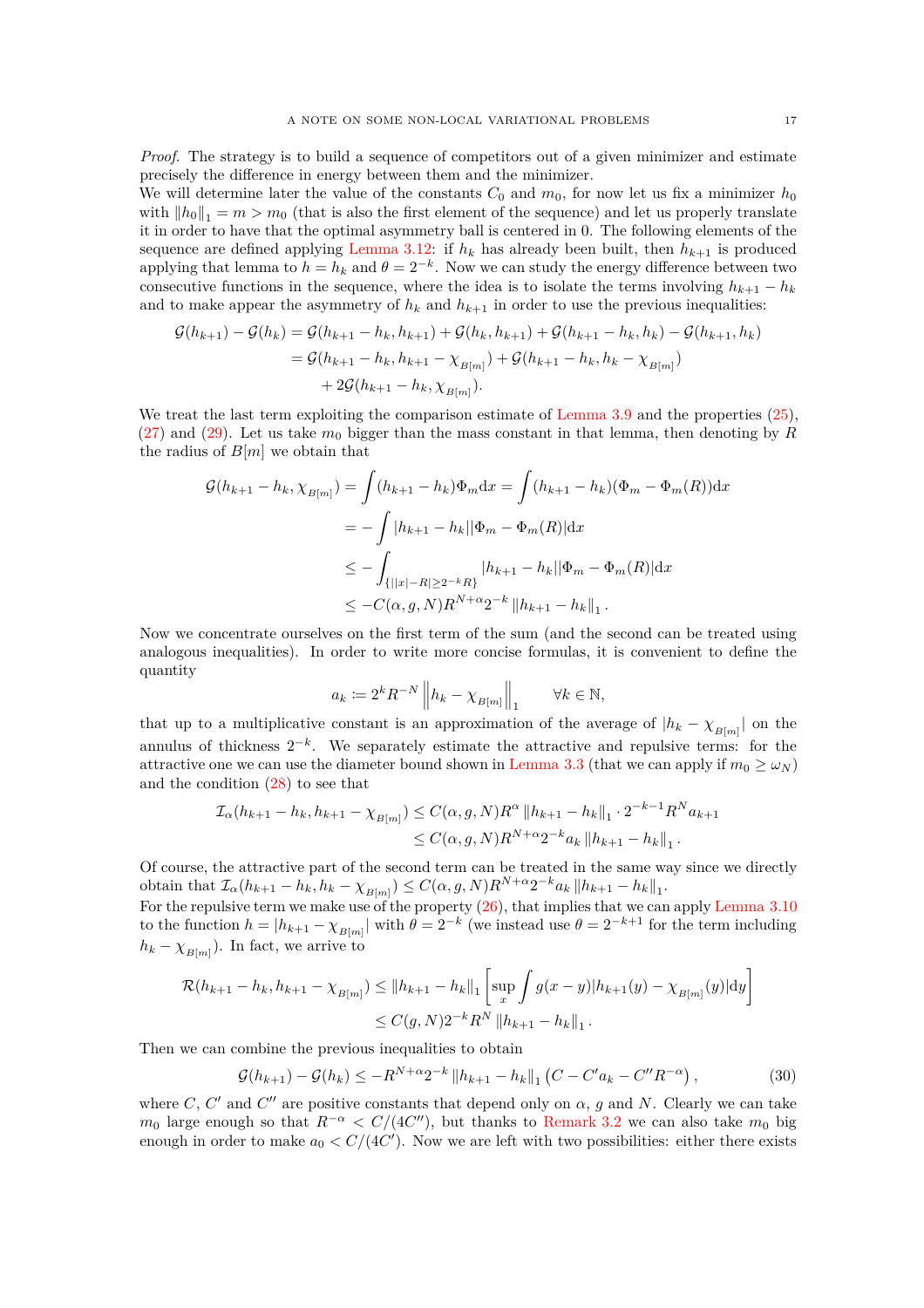$k_0 > 0$  such that  $a_{k_0} \ge C/(4C')$ , or  $a_k < C/(4C')$  for every  $k \in \mathbb{N}$ . If the first eventuality occurs, then we can take the smallest  $k_0$  such that  $a_{k_0} \ge C/(4C')$ , and thanks to [\(30\)](#page-16-0) we see that

$$
G(h_{k_0}) - G(h_0) = \sum_{k=0}^{k_0 - 1} G(h_{k+1}) - G(h_k)
$$
  
\n
$$
\leq -R^{N+\alpha} \sum_{k=0}^{k_0 - 1} 2^{-k} \|h_{k+1} - h_k\|_1 (C - C'a_k - C''R^{-\alpha}) \leq 0.
$$
\n(31)

<span id="page-17-8"></span>Since  $h_0$  is a minimizer of G with constrained volume m, and  $||h_k||_1 = m$  for every  $k \in \mathbb{N}$ , then we necessarily have that  $\mathcal{G}(h_{k_0}) - \mathcal{G}(h_0) \geq 0$ , which is compatible with the previous conditions only if  $h_k = h_0$  for every  $k \leq k_0$ . Therefore, using the property [\(26\)](#page-15-6), we have that

$$
\chi_{\left(1-2^{-k_0+1}\right)B[m]} \leq h_0 \leq \chi_{\left(1+2^{-k_0+1}\right)B[m]},
$$

and so we need only to estimate 2−*k*<sup>0</sup> in order to prove the result. In this case we have that  $a_{k_0} \ge C/(4C')$ , therefore using [\(28\)](#page-15-5) we arrive to

$$
2^{-k_0} \le \frac{4C'}{C} R^{-N} \left\| h_{k_0} - \chi_{B[m]} \right\|_1 \le \frac{4C'}{C} R^{-N} \left\| h_0 - \chi_{B[m]} \right\|_1 \le \frac{4C'\omega_N}{C} A(h_0)
$$

that is the desired result.

If instead  $a_k < C/(4C')$  for every  $k \in \mathbb{N}$ , then we apply [\(31\)](#page-17-8) to a generic index  $k_0 \in \mathbb{N}$ . If  $h_{k+1} \neq h_k$  for some  $k < k_0$  then the last inequality is strict, but this is impossible since  $h_0$ minimizes G. Therefore  $h_k = h_0$  for every  $k \in \mathbb{N}$ , and by construction

$$
\chi_{(1-2^{-k+1})B[m]} \leq h_k \leq \chi_{(1+2^{-k+1})B[m]} \qquad \forall k \in \mathbb{N}.
$$

As a consequence  $h_0 = \chi_{B[m]}$ , that clearly satisfies the inequality in the statement. In the end, we can choose  $m_0$  big enough in order to make the previous arguments work and the constant in the statement is  $C_0 = 8C'\omega_N/C$ .  $\int \omega_N/C.$ 

*Proof of [Theorem B.](#page-1-1)* We take  $m_0$  to be the maximum mass threshold appearing in [Lemma 3.3,](#page-10-3) [Proposition 3.8,](#page-11-0) [Lemma 3.9](#page-12-4) and [Proposition 3.13.](#page-15-7) Given  $m > m_0$  we take any minimizer h of G with  $||h||_1 = m$  and optimal asymmetry ball centered in the origin. Using [Theorem 3.1](#page-9-1) we obtain that

$$
Cm^{2+\alpha/N}A(h)^2 \leq \mathcal{I}_{\alpha}(h) - \mathcal{I}_{\alpha}(B[m]) \leq \mathcal{R}(B[m]) - \mathcal{R}(h)
$$

for some constant  $C = C(N, g, \alpha)$ . Thanks to [Remark 3.2](#page-9-2) we can take  $m_0$  big enough in order to have  $A(h)$  as small as we want. Then combining [Proposition 3.13](#page-15-7) and [Proposition 3.8](#page-11-0) (that we can apply because of the small asymmetry) we have that  $\mathcal{R}(B[m]) - \mathcal{R}(h) \leq C'm^2A(h)^2$ , and therefore we have that  $Cm^{\alpha/N}A(h)^2 \leq C'A(h)^2$ . Enlarging  $m_0$  if necessary, we see that the last inequality can hold only if  $A(h) = 0$ , that is precisely the thesis.

### **REFERENCES**

- <span id="page-17-3"></span>[1] S. Alama, L. Bronsard, I. Topaloglu, and A. Zuniga. A nonlocal isoperimetric problem with density perimeter. *Calc. Var. Partial Differential Equations*, 60(1):Paper No. 1, 2021.
- <span id="page-17-4"></span>[2] D. Balagu´e, J. A. Carrillo, T. Laurent, and G. Raoul. Dimensionality of local minimizers of the interaction energy. *Arch. Ration. Mech. Anal.*, 209(3):1055–1088, 2013.
- <span id="page-17-0"></span>[3] M. Bonacini and R. Cristoferi. Local and global minimality results for a nonlocal isoperimetric problem on R*<sup>N</sup>* . *SIAM J. Math. Anal.*, 46(4):2310–2349, 2014.
- <span id="page-17-2"></span>[4] D. Carazzato, N. Fusco, and A. Pratelli. Minimality of balls in the small volume regime for a general gamowtype functional. *Advances in Calculus of Variations*, 2021.
- <span id="page-17-5"></span>[5] J. A. Carrillo, M. G. Delgadino, and A. Mellet. Regularity of local minimizers of the interaction energy via obstacle problems. *Comm. Math. Phys.*, 343(3):747–781, 2016.
- <span id="page-17-6"></span>[6] M. Cicalese and G. P. Leonardi. A selection principle for the sharp quantitative isoperimetric inequality. *Arch. Ration. Mech. Anal.*, 206(2):617–643, 2012.
- <span id="page-17-7"></span>[7] E. Di Nezza, G. Palatucci, and E. Valdinoci. Hitchhiker's guide to the fractional Sobolev spaces. *Bull. Sci. Math.*, 136(5):521–573, 2012.
- <span id="page-17-1"></span>[8] A. Figalli, N. Fusco, F. Maggi, V. Millot, and M. Morini. Isoperimetry and stability properties of balls with respect to nonlocal energies. *Comm. Math. Phys.*, 336(1):441–507, 2015.